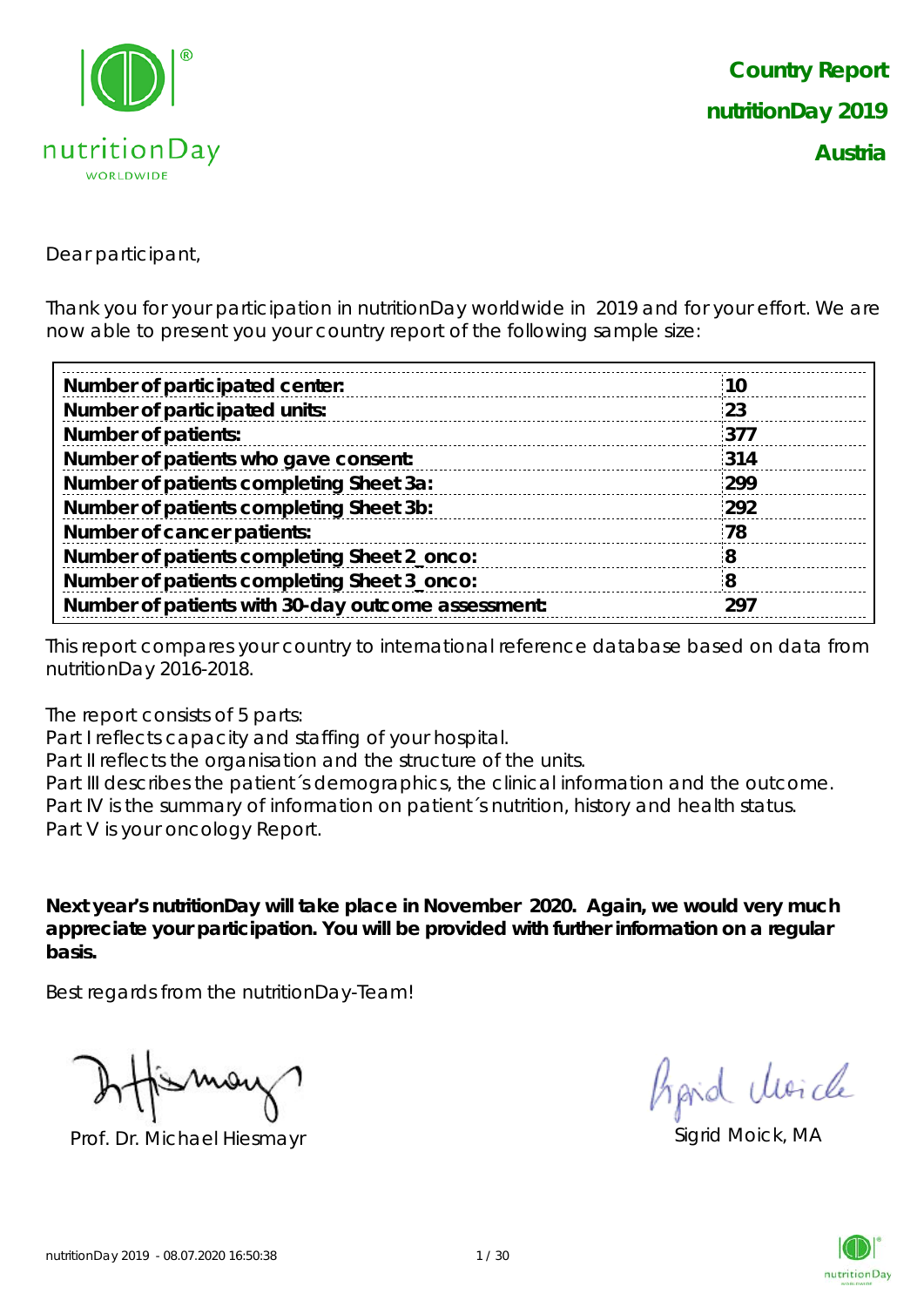# *I. Hospital capacity and staffing ("Hospital sheet")*

|                                                                                    | <b>YOUR RESULTS</b> | <b>REFERENCE RESULTS</b> |
|------------------------------------------------------------------------------------|---------------------|--------------------------|
| 1. Total number of beds in hospital                                                | 971 [699-1763]      | 333 [194-630]            |
|                                                                                    |                     |                          |
| 2. Total number of admissions in the hospital last<br>year                         | 45825 [37063-78734] | 18005 [9101-36130]       |
|                                                                                    |                     |                          |
| 3. Total number of staff in the hospital                                           |                     |                          |
| <b>Total medical doctors</b>                                                       | 612 [508-1582]      | 173 [80-399]             |
| <b>Medical specialists</b>                                                         | 376 [301-852]       | 116 [53-250]             |
| Medical non-specialists                                                            | 236 [186-410]       | 37 [14-84]               |
| <b>Nurses</b>                                                                      | 1269 [1019-3099]    | 420 [183-836]            |
| <b>Dieticians</b>                                                                  | 13 [10-20]          | $5[2-9]$                 |
| <b>Nutritionists</b>                                                               | $0[0-0]$            | $1[0-4]$                 |
| Pharmacists                                                                        | 17 [12-34]          | $7[4-21]$                |
| Kitchen staff                                                                      | 58 [47-65]          | 31 [15-59]               |
|                                                                                    |                     |                          |
| <b>Full time equivalent</b>                                                        |                     |                          |
| <b>Total medical doctors</b>                                                       | 530 [435-566]       | 148 [60-373]             |
| <b>Medical specialists</b>                                                         | 299 [269-341]       | 98 [45-251]              |
| Medical non-specialists                                                            | 230 [178-460]       | 36 [11-99]               |
| <b>Nurses</b>                                                                      | 1065 [907-2874]     | 364 [180-788]            |
| <b>Dieticians</b>                                                                  | $4[0-8]$            | $5[2-8]$                 |
| <b>Nutritionists</b>                                                               | $0[0-0]$            | $1[0-3]$                 |
| Pharmacists                                                                        | 15 [10-35]          | $6[3-18]$                |
| Kitchen staff                                                                      | 58 [53-65]          | 29 [15-55]               |
|                                                                                    |                     |                          |
| 4. Does the hospital have a nutrition care strategy?                               | 5 (71,4%) Yes       | 498 (79,4%) Yes          |
|                                                                                    |                     |                          |
| 5. Which nutrition-related standards or routine activities exist in your hospital? |                     |                          |
| Nutrition training is available                                                    | 5 (55,6%) Yes       | 434 (66,7%) Yes          |
| Nutrition steering committee is available                                          | 4 (44,4%) Yes       | 388 (59,6%) Yes          |
| Quality indicators are recorded and reported to national<br>or regional level      | 1 (11,1%) Yes       | 263 (40,4%) Yes          |
| Quality indicators are used for internal benchmarking                              | 2 (22,2%) Yes       | 337 (51,8%) Yes          |
| Patient feedback about food and food service is collected<br>using a questionnaire | 7 (77,8%) Yes       | 475 (73,0%) Yes          |
| None                                                                               | 1 (11,1%) Yes       | 30 (4,6%) Yes            |
| No answer given                                                                    | $2(22,2\%)$         | 24 (3,7%)                |

#### **6. Which codes are available /routinely used in your hospital for billing and reimbursement purposes?**

| <b>Codes available</b> |
|------------------------|
|------------------------|

Nutrition Support 7 (77,8%) Yes 313 (48,1%) Yes

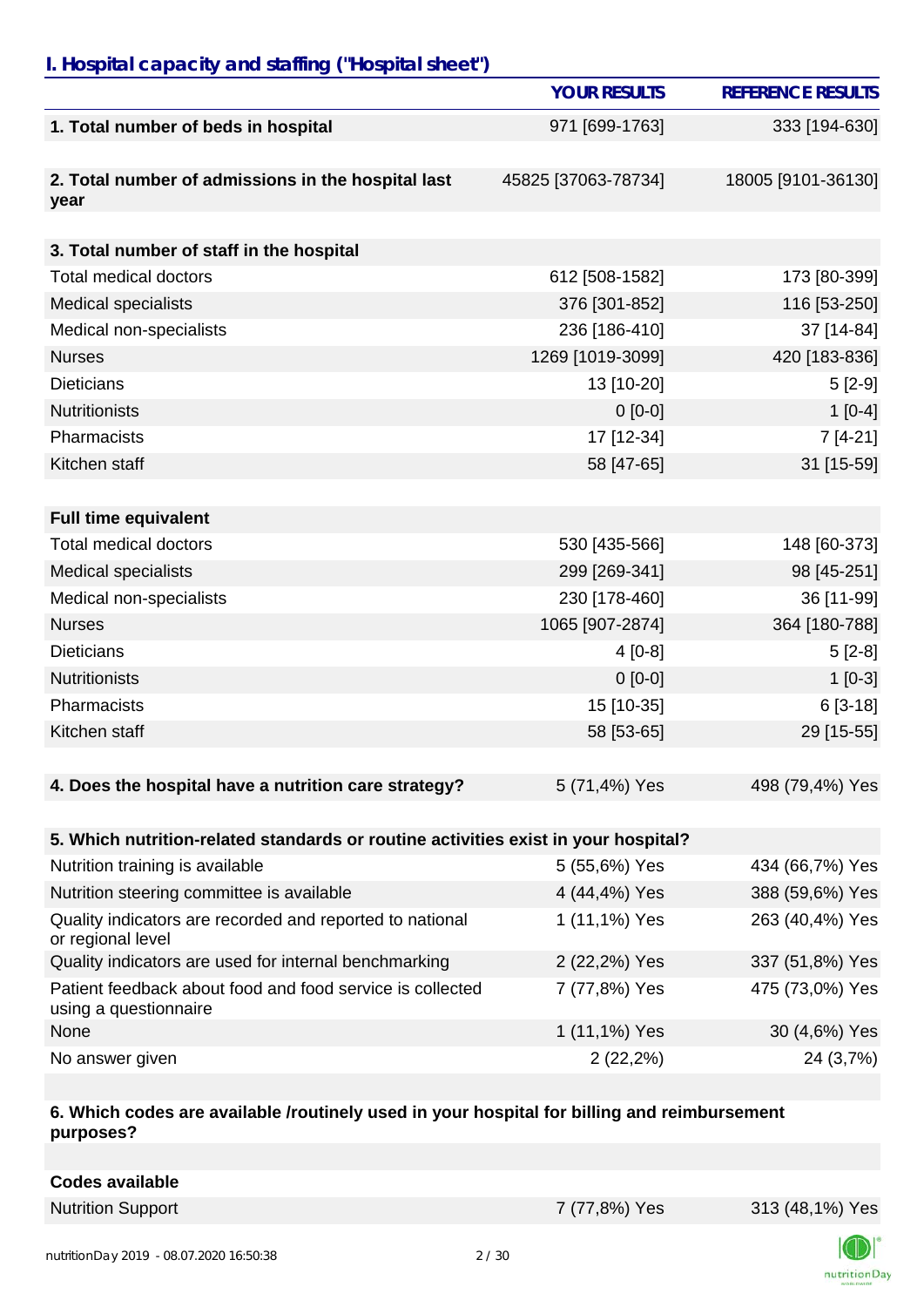| Oral nutrition supplements                                | 1 (11,1%) Yes | 239 (36,7%) Yes |
|-----------------------------------------------------------|---------------|-----------------|
| Parenteral nutrition                                      | 2 (22,2%) Yes | 375 (57,6%) Yes |
| <b>Enteral nutrition</b>                                  | 1 (11,1%) Yes | 334 (51,3%) Yes |
| Dietary counseling                                        | 7 (77,8%) Yes | 235 (36,1%) Yes |
| Specific dietary interventions                            | 4 (44,4%) Yes | 181 (27,8%) Yes |
| Screening for malnutrition                                | 2 (22,2%) Yes | 187 (28,7%) Yes |
| <b>Risk of malnutrition</b>                               | 1 (11,1%) Yes | 160 (24,6%) Yes |
| Malnutrition (in general)                                 | 2 (22,2%) Yes | 294 (45,2%) Yes |
| Severity of malnutrition (i.e. mild, moderate, severe)    | 1 (11,1%) Yes | 280 (43,0%) Yes |
| No information available from billing/finance/controlling | 1 (11,1%) Yes | 109 (16,7%) Yes |
| No answer given                                           |               | 42 (6,5%)       |
|                                                           |               |                 |
| <b>Codes routinely used</b>                               |               |                 |
| <b>Nutrition Support</b>                                  | 7 (77,8%) Yes | 270 (41,5%) Yes |
| Oral nutrition supplements                                | 1 (11,1%) Yes | 209 (32,1%) Yes |
| Parenteral nutrition                                      | 1 (11,1%) Yes | 343 (52,7%) Yes |
| <b>Enteral nutrition</b>                                  | 1 (11,1%) Yes | 307 (47,2%) Yes |
| Dietary counseling                                        | 7 (77,8%) Yes | 198 (30,4%) Yes |
| Specific dietary interventions                            | 4 (44,4%) Yes | 159 (24,4%) Yes |
| Screening for malnutrition                                | 1 (11,1%) Yes | 149 (22,9%) Yes |
| <b>Risk of malnutrition</b>                               | 1 (11,1%) Yes | 128 (19,7%) Yes |
| Malnutrition (in general)                                 | 2 (22,2%) Yes | 255 (39,2%) Yes |
| Severity of malnutrition (i.e. mild, moderate, severe)    | 2 (22,2%) Yes | 242 (37,2%) Yes |
| No information available from billing/finance/controlling | 1 (11,1%) Yes | 120 (18,4%) Yes |
| No answer given                                           |               | 53 (8,1%)       |

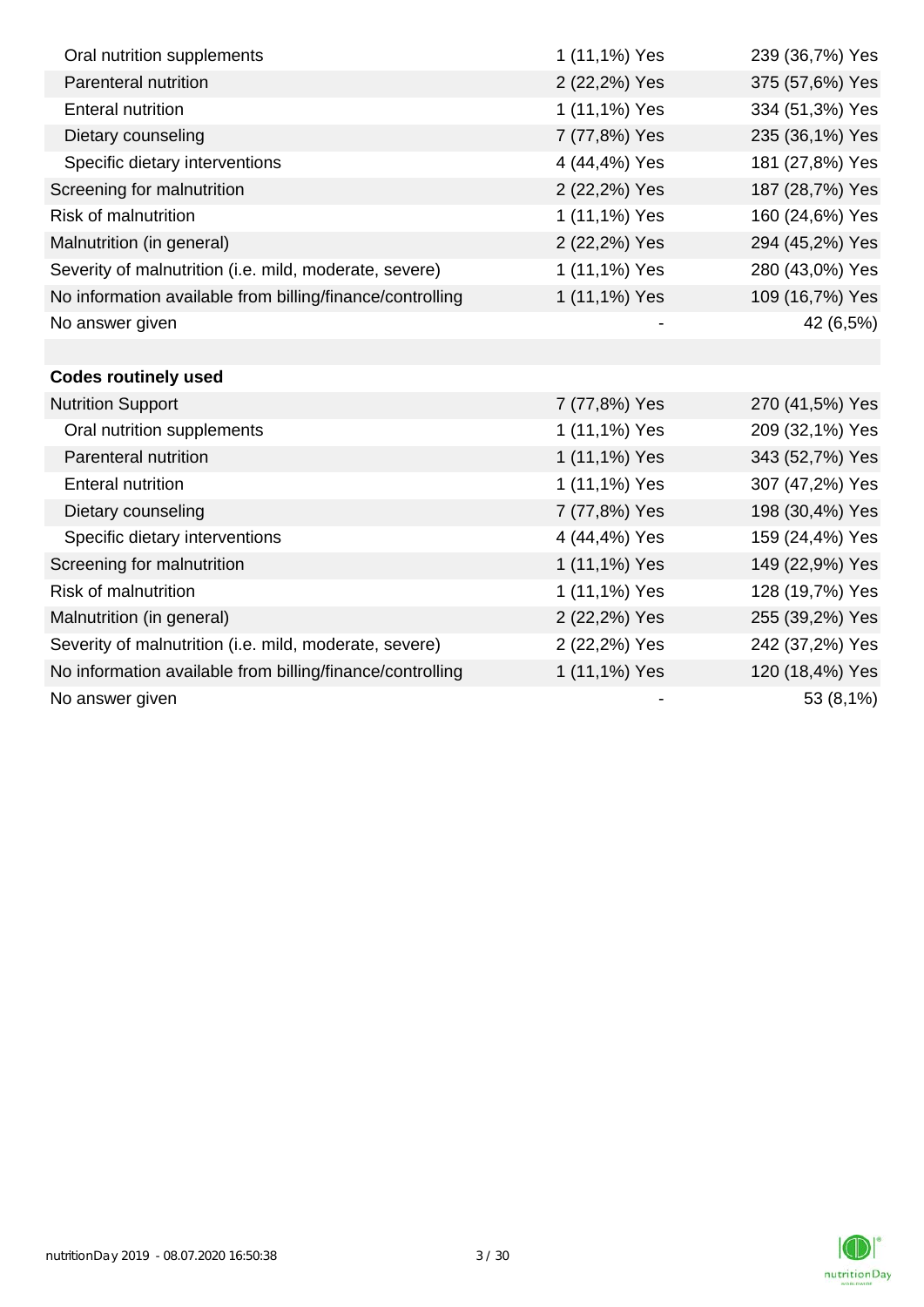### *II. Unit organisation and structures ("Sheet 1a/1b")*

|                                                                       | <b>YOUR RESULTS</b> | <b>REFERENCE RESULTS</b> |
|-----------------------------------------------------------------------|---------------------|--------------------------|
|                                                                       |                     |                          |
| Internal Medicine / General                                           | 5(21,7%)            | 21.1%                    |
| Internal Medicine / Cardiology                                        | $1(4,3\%)$          | 4.3%                     |
| Internal Medicine / Gastroenterology & hepatology                     | 4 (17,4%)           | 7.8%                     |
| <b>Internal Medicine / Geriatrics</b>                                 | $0(0,0\%)$          | 9.7%                     |
| Internal Medicine / Infectious diseases                               | $0(0,0\%)$          | 0.6%                     |
| Internal Medicine / Nephrology                                        | $0(0,0\%)$          | 1.2%                     |
| Internal Medicine / Oncology (incl. radiotherapy)                     | $1(4,3\%)$          | 8.1%                     |
| Interdisciplinary                                                     | $0(0,0\%)$          | 3.4%                     |
| Long term care                                                        | $0(0,0\%)$          | 2.0%                     |
| Neurology                                                             | $1(4,3\%)$          | 3.6%                     |
| Surgery / General                                                     | $1(4,3\%)$          | 15.7%                    |
| Surgery/ Cardiac/Vascular/Thoracic                                    | $1(4,3\%)$          | 1.4%                     |
| Surgery / Neurosurgery                                                | $0(0,0\%)$          | 0.9%                     |
| Surgery / Orthopedic                                                  | $1(4,3\%)$          | 4.2%                     |
| Trauma                                                                | $1(4,3\%)$          | 0.9%                     |
| Ear Nose Throat (ENT)                                                 | $0(0,0\%)$          | 1.7%                     |
| Gynecology / Obstetrics                                               | $0(0,0\%)$          | 1.4%                     |
| <b>Pediatrics</b>                                                     | $0(0,0\%)$          | 0.1%                     |
| Psychiatry                                                            | $0(0,0\%)$          | 0.9%                     |
| <b>Others</b>                                                         | 7(30,4%)            | 11.1%                    |
|                                                                       |                     |                          |
| 2. Number of registered inpatients at noon                            | 24 [18-28]          | 25 [19-32]               |
|                                                                       |                     |                          |
| 3. Total bed capacity of the unit                                     | 28 [22-32]          | 30 [24-40]               |
|                                                                       |                     |                          |
| 4. Number of each type of staff in the unit for TODAY's morning shift |                     |                          |
|                                                                       |                     |                          |
| <b>Fully trained</b>                                                  |                     |                          |
| <b>Medical doctors</b>                                                | $2[1-2]$            | $4[2-7]$                 |
| <b>Nurses</b>                                                         | $5[4-5]$            | $5[3-8]$                 |
| Nursing aides                                                         | $1[1-2]$            | $2[1-4]$                 |
| <b>Dieticians</b>                                                     | $0 [0-0]$           | $1[0-1]$                 |
| <b>Nutritionists</b>                                                  | $0[0-0]$            | $0[0-1]$                 |
| Administrative staff                                                  | $1[0-1]$            | $1[0-1]$                 |
| Other staff involved in patient care                                  | $1[0-1]$            | $1[0-2]$                 |
|                                                                       |                     |                          |
| In training                                                           |                     |                          |

| Medical doctors  | $1[1-2]$  | $[0-3]$  |
|------------------|-----------|----------|
| Medical students | $2$ [0-2] | $0[0-2]$ |
| <b>Nurses</b>    | $1$ [0-2] | $1[0-3]$ |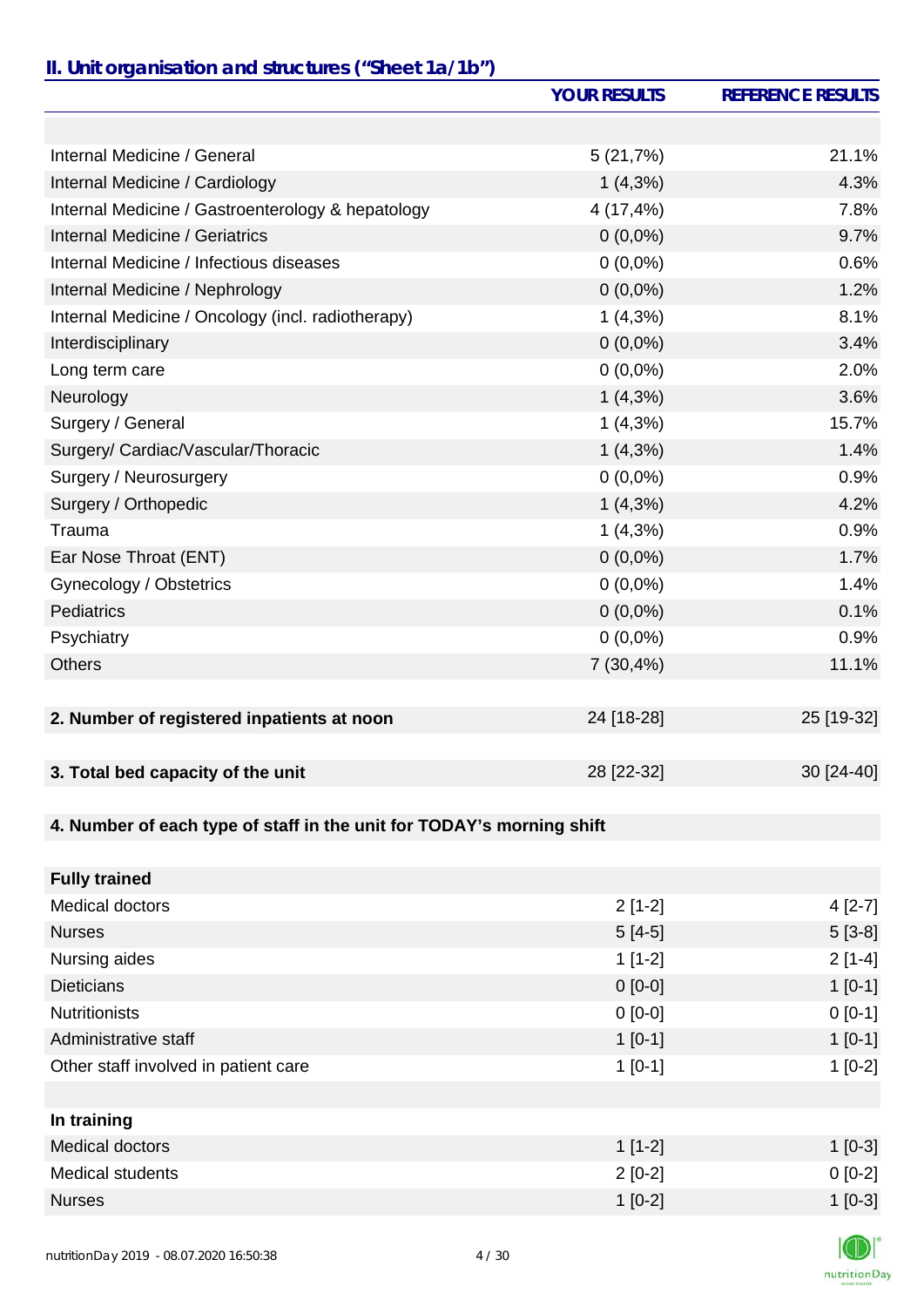| Nursing aides                                                                                       | $1[0-2]$       | $0[0-0]$         |
|-----------------------------------------------------------------------------------------------------|----------------|------------------|
| <b>Dieticians</b>                                                                                   | $0[0-0]$       | $0[0-0]$         |
| <b>Nutritionists</b>                                                                                | $0 [0-0]$      | $0[0-0]$         |
| Other staff involved in patient care                                                                | $0 [0-0]$      | $0[0-0]$         |
| 5. Is there a nutrition support team in your hospital<br>available?                                 | 18 (94,7%) Yes | 1018 (78,3%) Yes |
| 6. Does the unit have a nutrition care strategy?                                                    | 12 (63,2%) Yes | 984 (75,7%) Yes  |
| 7. Is there a person in your unit responsible for<br>nutrition care?                                | 14 (73,7%) Yes | 922 (70,9%) Yes  |
| 8. Is there a dietician, nutritionist or dietetic assistant<br>available for your unit?             | 20 (95,2%) Yes | 1239 (90,8%) Yes |
| 9. Is specific staff responsible for providing feeding<br>assistance to patients during meal times? | 8 (42,1%) Yes  | 780 (60,0%) Yes  |
| 10. How do you MAINLY screen/monitor patients for<br>malnutrition?                                  |                |                  |
| At admission                                                                                        |                |                  |
| No routine screening                                                                                | 2 (8,7%) Yes   | 109 (7,6%)       |
| No fixed criteria                                                                                   | 2 (8,7%) Yes   | 21(1,5%)         |
| Experience / visual assessment only                                                                 | 3 (13,0%) Yes  | 102 (7,1%)       |
| Weighing / BMI only                                                                                 | 9 (39,1%) Yes  | 201 (14,1%)      |
| Nutritional Risk Screening (NRS) 2002                                                               |                | 462 (32,3%)      |
| Malnutrition Universal Screening Tool (MUST)                                                        |                | 81 (5,7%)        |
| Malnutrition Screening tool (MST)                                                                   |                | 115 (8,0%)       |
| <b>SNAQ</b>                                                                                         | 1 (4,3%) Yes   | 13 (0,91%)       |
| Other formal tool                                                                                   | 3 (13,0%) Yes  | 249 (17,4%)      |
| I do not know                                                                                       | 1 (4,3%) Yes   | 11 (0,77%)       |
| Missing                                                                                             | 2(8,7%)        | 66 (4,6%)        |
|                                                                                                     |                |                  |
| <b>During hospital stay</b>                                                                         |                |                  |
| No routine monitoring                                                                               | 1 (4,3%) Yes   | 133 (9,3%)       |
| No fixed criteria                                                                                   | 1 (4,3%) Yes   | 118 (8,3%)       |
| Experience / visual assessment only                                                                 | 6 (26,1%) Yes  | 235 (16,4%)      |
| Weighing / BMI only                                                                                 | 11 (47,8%) Yes | 471 (32,9%)      |
| Other formal tool                                                                                   | 2 (8,7%) Yes   | 375 (26,2%)      |
| I do not know                                                                                       |                | $32(2,2\%)$      |
| Missing                                                                                             | 2(8,7%)        | 66 (4,6%)        |
|                                                                                                     |                |                  |
| 11a. Do you routinely use guidelines or standards for<br>nutrition care?                            | 17 (94,4%) Yes | 1043 (82,1%) Yes |

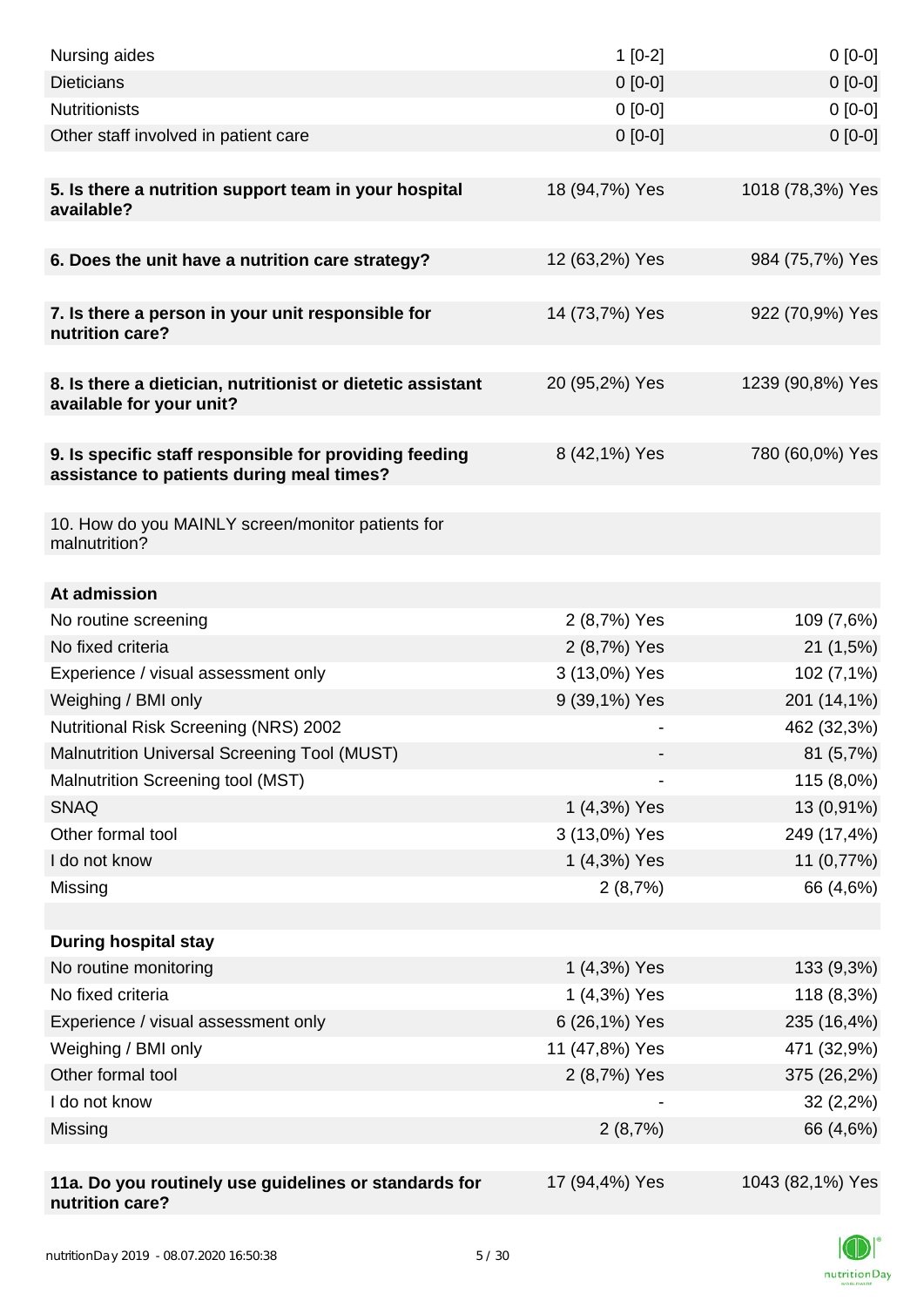| 11b. If yes, which one is mainly used?  |               |             |
|-----------------------------------------|---------------|-------------|
| International guidelines                | 3 (17,6%) Yes | 257 (24,6%) |
| National guidelines                     | 1 (5,9%) Yes  | 166 (15,9%) |
| Standards on hospital level             | 7 (41,2%) Yes | 378 (36,2%) |
| Standards on unit level                 | 5 (29,4%) Yes | 65 (6,2%)   |
| Individual patient nutrition care plans | 1 (5,9%) Yes  | 155 (14,9%) |
| Other                                   | -             | $11(1,1\%)$ |
| Missing                                 |               | $11(1,1\%)$ |
|                                         |               |             |

## **12. What is routinely done in your unit for given patient groups?**

| At risk                                                    |                |             |
|------------------------------------------------------------|----------------|-------------|
| Watchful waiting                                           | 10 (43,5%) Yes | 399 (27,9%) |
| Discuss nutrition care activities during ward rounds       | 12 (52,2%) Yes | 614 (42,9%) |
| Develop an individual nutrition care plan                  | 10 (43,5%) Yes | 720 (50,3%) |
| Initiate treatment / nutrition intervention                | 8 (34,8%) Yes  | 820 (57,3%) |
| Consult a nutrition expert (dietician, nutritionist, etc.) | 12 (52,2%) Yes | 828 (57,9%) |
| Consult a medical professional                             | 4 (17,4%) Yes  | 505 (35,3%) |
| Calculate energy requirements                              | 10 (43,5%) Yes | 652 (45,6%) |
| Calculate protein requirements                             | 9 (39,1%) Yes  | 630 (44,1%) |
|                                                            |                |             |
| <b>Malnourished</b>                                        |                |             |
| Watchful waiting                                           | 4 (17,4%) Yes  | 280 (19,6%) |
| Discuss nutrition care activities during ward rounds       | 11 (47,8%) Yes | 675 (47,2%) |
| Develop an individual nutrition care plan                  | 14 (60,9%) Yes | 792 (55,4%) |
| Initiate treatment / nutrition intervention                | 15 (65,2%) Yes | 884 (61,8%) |
| Consult a nutrition expert (dietician, nutritionist, etc.) | 18 (78,3%) Yes | 823 (57,6%) |
| Consult a medical professional                             | 6 (26,1%) Yes  | 579 (40,5%) |
| Calculate energy requirements                              | 13 (56,5%) Yes | 763 (53,4%) |
| Calculate protein requirements                             | 12 (52,2%) Yes | 745 (52,1%) |
|                                                            |                |             |
| <b>Every patient</b>                                       |                |             |
| Watchful waiting                                           | 1 (4,3%) Yes   | 700 (49,0%) |
| Discuss nutrition care activities during ward rounds       | 1 (4,3%) Yes   | 358 (25,0%) |
| Develop an individual nutrition care plan                  | 1 (4,3%) Yes   | 250 (17,5%) |
| Initiate treatment / nutrition intervention                |                | 197 (13,8%) |
| Consult a nutrition expert (dietician, nutritionist, etc.) |                | 264 (18,5%) |
| Consult a medical professional                             | 1 (4,3%) Yes   | 307 (21,5%) |
| Calculate energy requirements                              |                | 186 (13,0%) |
| Calculate protein requirements                             |                | 168 (11,7%) |
|                                                            |                |             |
| <b>Never</b>                                               |                |             |

Watchful waiting 7 (30,4%) Yes 105 (7,3%)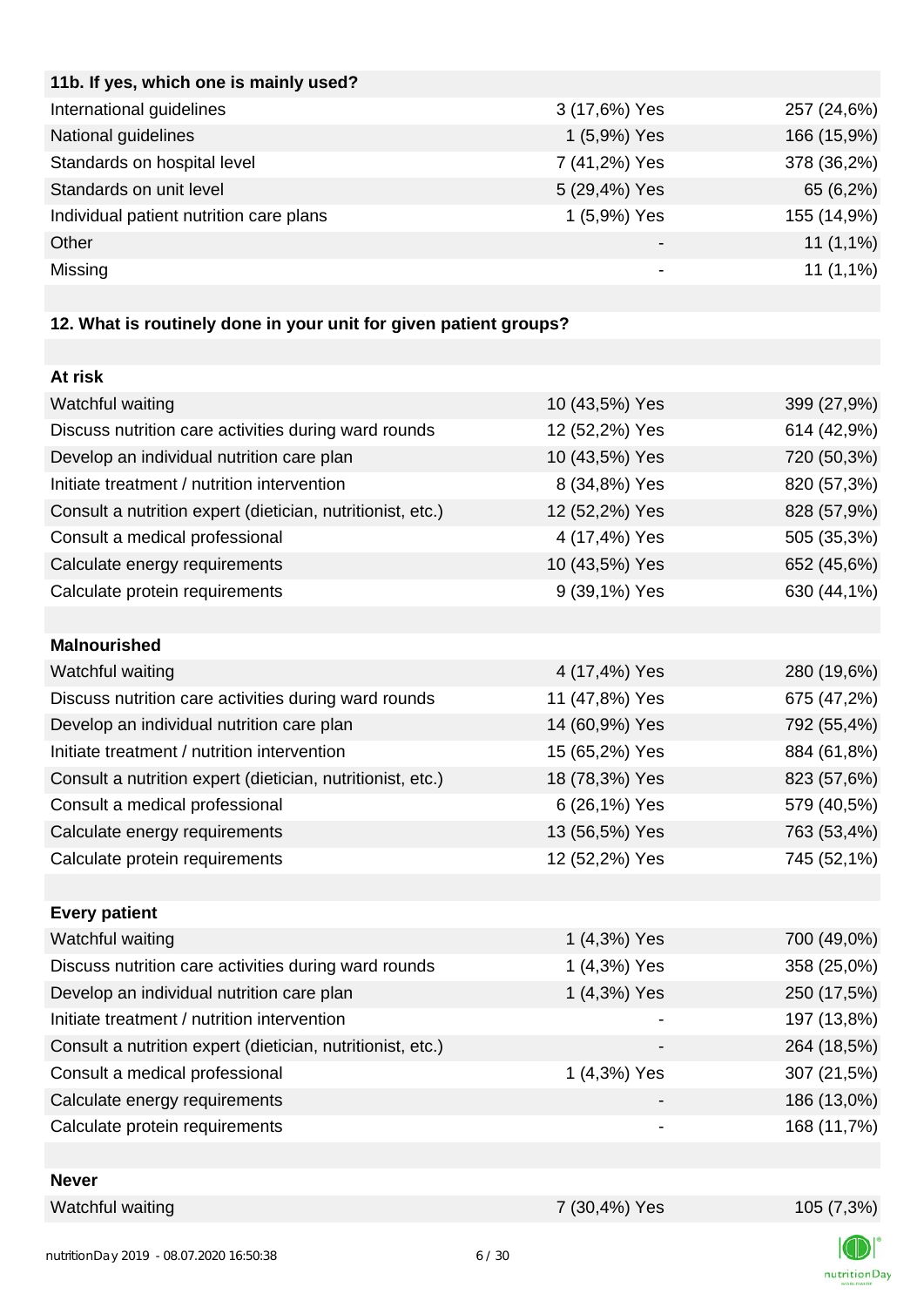| Discuss nutrition care activities during ward rounds               | 2 (8,7%) Yes   | 77 (5,4%)    |
|--------------------------------------------------------------------|----------------|--------------|
| Develop an individual nutrition care plan                          | 2 (8,7%) Yes   | 62 (4,3%)    |
| Initiate treatment / nutrition intervention                        | 2 (8,7%) Yes   | 19 (1,3%)    |
| Consult a nutrition expert (dietician, nutritionist, etc.)         | 1 (4,3%) Yes   | 20 (1,4%)    |
| Consult a medical professional                                     | 8 (34,8%) Yes  | 146 (10,2%)  |
| Calculate energy requirements                                      | 2 (8,7%) Yes   | 141 (9,9%)   |
| Calculate protein requirements                                     | 3 (13,0%) Yes  | 165 (11,5%)  |
|                                                                    |                |              |
| I do not know                                                      |                |              |
| Watchful waiting                                                   | 1 (4,3%) Yes   | 71 (5,0%)    |
| Discuss nutrition care activities during ward rounds               | 1 (4,3%) Yes   | 54 (3,8%)    |
| Develop an individual nutrition care plan                          | 1 (4,3%) Yes   | 41 (2,9%)    |
| Initiate treatment / nutrition intervention                        | 2 (8,7%) Yes   | 34 (2,4%)    |
| Consult a nutrition expert (dietician, nutritionist, etc.)         | 1 (4,3%) Yes   | 33(2,3%)     |
| Consult a medical professional                                     | 3 (13,0%) Yes  | 86 (6,0%)    |
| Calculate energy requirements                                      | 1 (4,3%) Yes   | 65 (4,5%)    |
| Calculate protein requirements                                     | 1 (4,3%) Yes   | 71 (5,0%)    |
|                                                                    |                |              |
| 13. When do you routinely weigh your patients?                     |                |              |
| at admission                                                       | 15 (65,2%) Yes | 928 (64,9%)  |
| Within 24 hours                                                    | 5 (21,7%) Yes  | 210 (14,7%)  |
| Within 48 hours                                                    | 1 (4,3%) Yes   | 79 (5,5%)    |
| Within 72 hours                                                    |                | 39 (2,7%)    |
| Every week                                                         | 8 (34,8%) Yes  | 627 (43,8%)  |
| Occasionally                                                       | 1 (4,3%) Yes   | 158 (11,0%)  |
| When requested                                                     | 9 (39,1%) Yes  | 728 (50,9%)  |
| At discharge                                                       | 3 (13,0%) Yes  | 67 (4,7%)    |
| Never                                                              | 1 (4,3%) Yes   | $17(1,2\%)$  |
| I do not know                                                      |                | 6(0,42%)     |
| No answer given                                                    | 3(16,7%)       | 69 (4,8%)    |
|                                                                    |                |              |
| 14. What do you do to support adequate food intake of patients?    |                |              |
| Offer additional meals or in between snacks                        | 17 (73,9%) Yes | 1096 (76,6%) |
| Offer meal choices                                                 | 20 (87,0%) Yes | 1055 (73,8%) |
| Offer different portion sizes                                      | 15 (65,2%) Yes | 934 (65,3%)  |
| Consider food presentation                                         | 7 (30,4%) Yes  | 502 (35,1%)  |
| Change food texture/consistency as needed                          | 15 (65,2%) Yes | 1175 (82,2%) |
| Consider patient problems with eating and drinking                 | 18 (78,3%) Yes | 1166 (81,5%) |
| Ensure that mealtimes are undisturbed/protected<br>mealtime policy | 8 (34,8%) Yes  | 324 (22,7%)  |
| Promote positive eating environment                                | 7 (30,4%) Yes  | 419 (29,3%)  |
| Consider cultural/religious preferences                            | 17 (73,9%) Yes | 903 (63,1%)  |
| Consider patient allergies / intolerances                          | 21 (91,3%) Yes | 1045 (73,1%) |
| Other                                                              | 1 (4,3%) Yes   | 103 (7,2%)   |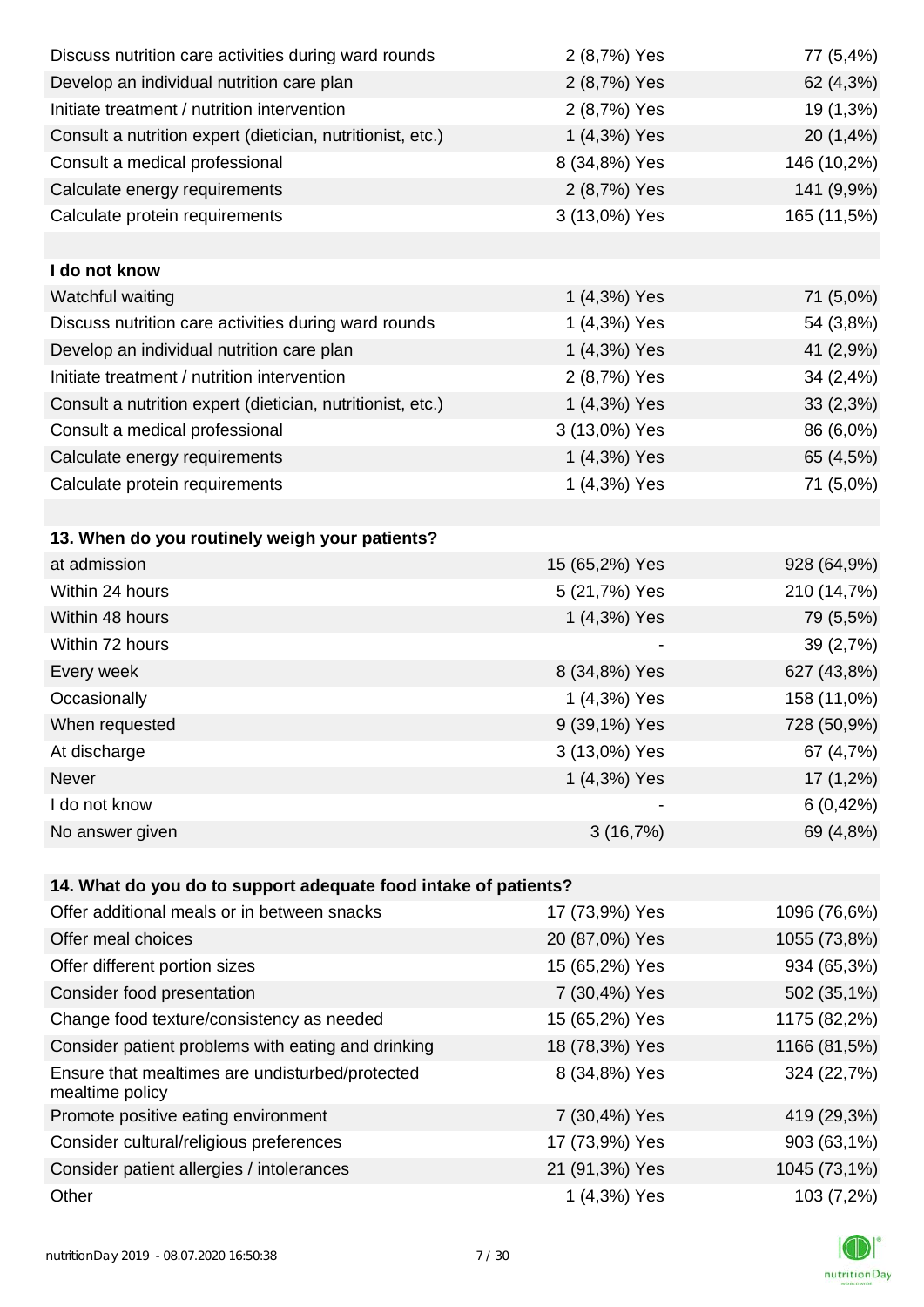| I do not know                                                                        |                | 26 (1,8%)       |
|--------------------------------------------------------------------------------------|----------------|-----------------|
| No answer given                                                                      | 2(8,7%)        | 67 (4,7%)       |
| 15. Which nutrition-related standards or routine activities exist in your unit?      |                |                 |
| Nutrition training is available                                                      | 18 (78,3%) Yes | 821 (57,4%)     |
| Reporting of nutrition related information to hospital<br>managers                   | 5 (21,7%) Yes  | 608 (42,5%)     |
| Quality indicators are recorded and reported to national<br>or regional level        | 4 (17,4%) Yes  | 448 (31,3%)     |
| Quality indicators are used for internal benchmarking                                | 3 (13,0%) Yes  | 513 (35,9%)     |
| Patient feedback about food and food service is collected<br>using a questionnaire   | 14 (60,9%) Yes | 884 (61,8%)     |
| None                                                                                 | 1 (4,3%) Yes   | 41 (2,9%)       |
| I do not know                                                                        | 1 (4,3%) Yes   | 61 (4,3%)       |
| No answer given                                                                      | 4 (17,4%)      | 151 (10,6%)     |
|                                                                                      |                |                 |
| 16. At admission what is asked and documented?                                       |                |                 |
| Change in weight                                                                     | 18 (78,3%) Yes | 1104 (77,2%)    |
| Eating habits/difficulties                                                           | 18 (78,3%) Yes | 1041 (72,8%)    |
| Nutrition before admission                                                           | 12 (52,2%) Yes | 823 (57,6%)     |
| None                                                                                 |                | 18 (1,3%)       |
| I do not know                                                                        |                | 33(2,3%)        |
| No answer given                                                                      | 4 (17,4%)      | 153 (10,7%)     |
|                                                                                      |                |                 |
| 17. On what forms is there a specific part about eating, nutrition or malnutrition?  |                |                 |
|                                                                                      |                |                 |
| a. Patient Record has a section for                                                  |                |                 |
| indicating if the patient is malnourished or at risk of<br>malnutrition              | 16 (69,6%) Yes | 1037 (72,5%)    |
| nutrition treatment                                                                  | 11 (47,8%) Yes | 837 (58,5%)     |
| None                                                                                 | 1 (4,3%) Yes   | 65 (4,5%)       |
| I do not know                                                                        | 1 (4,3%) Yes   | 42 (2,9%)       |
|                                                                                      |                |                 |
| b. Discharge Letter                                                                  |                |                 |
| summarizes nutrition treatment received during stay                                  | 9 (39,1%) Yes  | 592 (41,4%)     |
| makes future nutrition-related recommendations                                       | 13 (56,5%) Yes | 816 (57,1%)     |
| None                                                                                 | 4 (17,4%) Yes  | 137 (9,6%)      |
| I do not know                                                                        | 1 (4,3%) Yes   | 128 (9,0%)      |
| 18. Do you provide brochures about malnutrition to<br>at risk/malnourished patients? | 9 (52,9%) Yes  | 519 (45,2%) Yes |
| 19. Who filled in this sheet?                                                        |                |                 |
| <b>Head staff</b>                                                                    | 13 (56,5%) Yes | 411 (28,7%)     |
| Dietician                                                                            | 4 (17,4%) Yes  | 717 (50,1%)     |
| <b>Nurse</b>                                                                         | 7 (30,4%) Yes  | 388 (27,1%)     |
|                                                                                      |                |                 |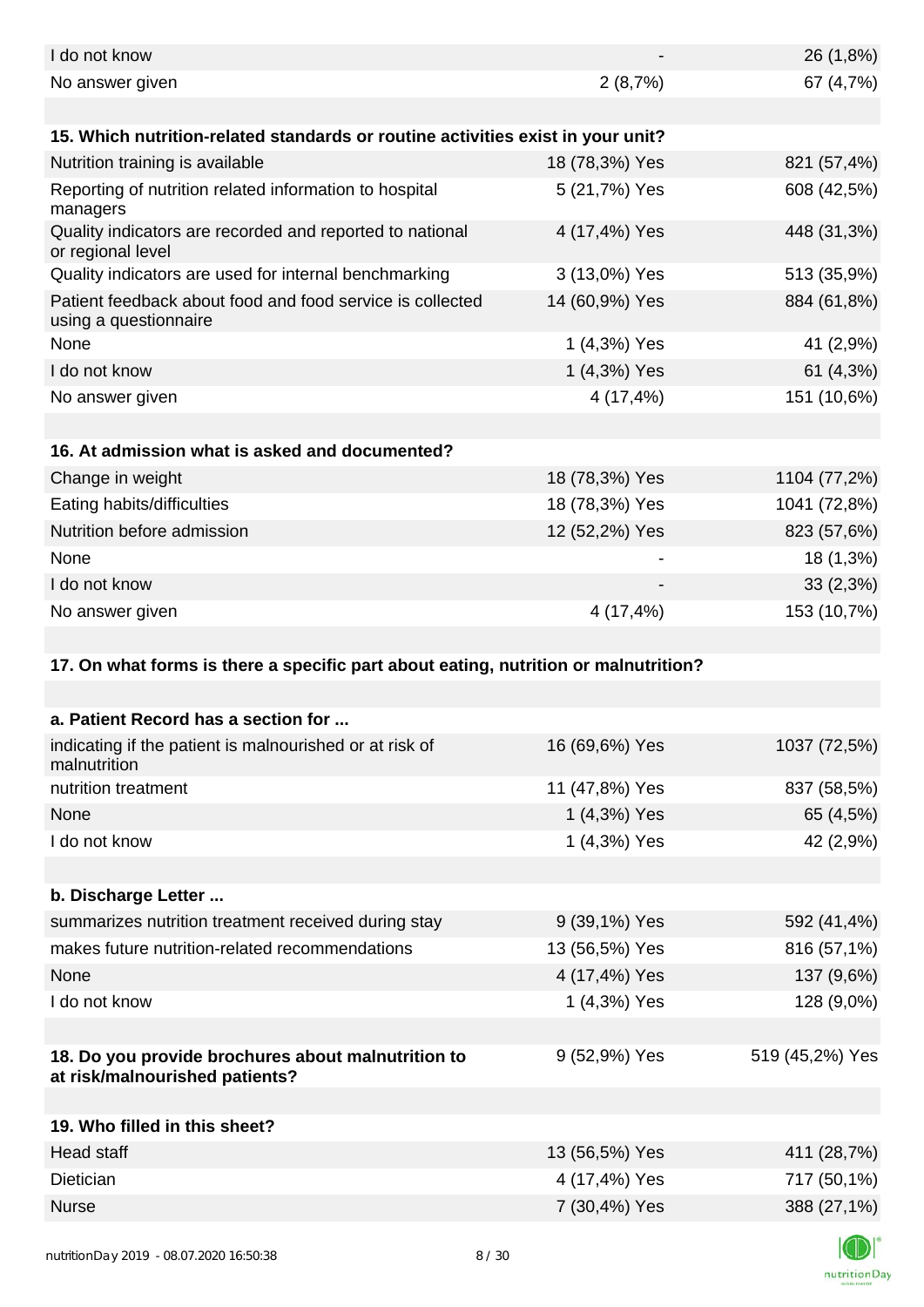| Physician            | 2 (8,7%) Yes | 175 (12,2%) |
|----------------------|--------------|-------------|
| Administrative staff |              | 13 (0,91%)  |
| Other                | 1 (4,3%) Yes | 71 (5,0%)   |
| None                 | 1 (4,3%) Yes |             |
| I do not know        | 1 (4,3%) Yes | $15(1,0\%)$ |

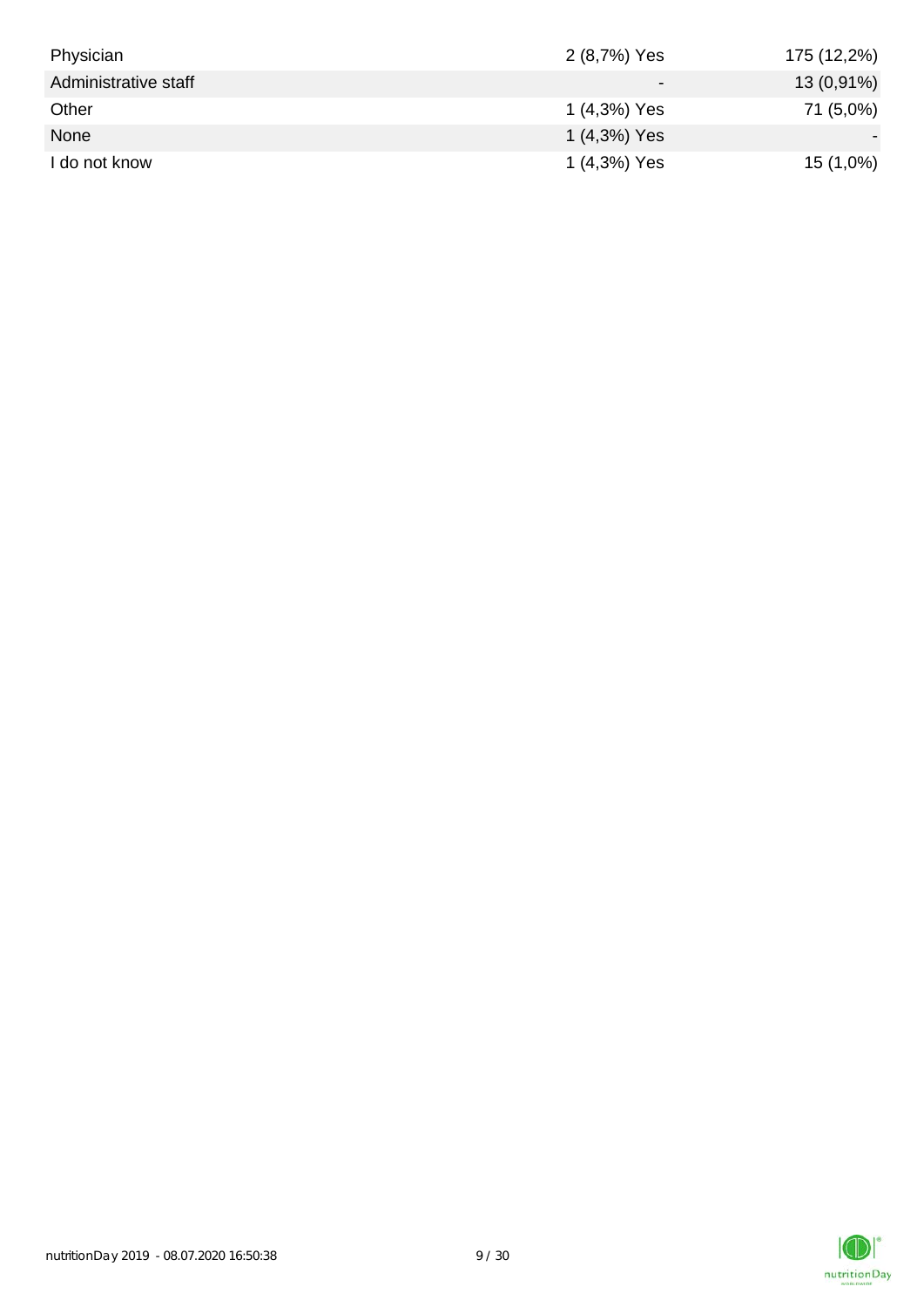|                                                                                         | <b>YOUR RESULTS</b> | <b>REFERENCE RESULTS</b> |
|-----------------------------------------------------------------------------------------|---------------------|--------------------------|
|                                                                                         |                     |                          |
| Total                                                                                   | 314                 | 27195                    |
| Age                                                                                     | 71 [56-80]          | 67 [53-78]               |
| Female                                                                                  | 162 (51,6%)         | 13525 (49,7%)            |
| Weight                                                                                  | $78,5 \pm 22,1$     | $69,9+18,9$              |
| Height                                                                                  | 170±10              | $165 \pm 10$             |
| <b>BMI</b>                                                                              | $26,9+6,3$          | $25,5+5,9$               |
|                                                                                         |                     |                          |
| 1. This hospital admission was                                                          |                     |                          |
| planned                                                                                 | 160 (51,0%)         | 9881 (36,3%)             |
| an emergency                                                                            | 125 (39,8%)         | 14977 (55,1%)            |
| I do not know                                                                           | 23 (7,3%)           | 2337 (8,6%)              |
| No answer given                                                                         | 6(1,9%)             |                          |
|                                                                                         |                     |                          |
| 2a. Diagnosis at admission                                                              |                     |                          |
| 0100 Infectious and parasitic diseases                                                  | 40 (12,7%)          | 2442 (9,0%)              |
| 0200 Neoplasms                                                                          | 56 (17,8%)          | 4873 (17,9%)             |
| 0300 Blood and bloodforming organs and the immune<br>mechanism                          | 41 (13,1%)          | 1724 (6,3%)              |
| 0400 Endocrine, nutritional and metabolic diseases                                      | 66 (21,0%)          | 3266 (12,0%)             |
| 0500 Mental health                                                                      | 26 (8,3%)           | 1218 (4,5%)              |
| 0600 Nervous system                                                                     | 34 (10,8%)          | 2493 (9,2%)              |
| 0700 Eye and adnexa                                                                     | 5(1,6%)             | 339 (1,2%)               |
| 0800 Ear and mastoid process                                                            | 3(0,96%)            | 172 (0,63%)              |
| 0900 Circulatory system                                                                 | 82 (26,1%)          | 5629 (20,7%)             |
| 1000 Respiratory system                                                                 | 82 (26,1%)          | 4217 (15,5%)             |
| 1100 Digestive system                                                                   | 86 (27,4%)          | 6840 (25,2%)             |
| 1200 Skin and subcutaneous tissue                                                       | 17(5,4%)            | 1244 (4,6%)              |
| 1300 Musculoskeletal system and connective tissue                                       | 57 (18,2%)          | 4246 (15,6%)             |
| 1400 Genitourinary system                                                               | 67 (21,3%)          | 2809 (10,3%)             |
| 1500 Pregnancy, childbirth and the puerperium                                           |                     | 222 (0,82%)              |
| 1600 Conditions originating in the perinatal period                                     |                     | 36 (0,13%)               |
| 1700 Congenital/chromosomal abnormalities                                               | $1(0,32\%)$         | 52 (0,19%)               |
| 1800 Symptoms, signs, abnormal clinical/lab findings                                    | 23 (7,3%)           | 1319 (4,9%)              |
| 1900 Injury, poisoning                                                                  | 3(0,96%)            | 724 (2,7%)               |
| 2000 External causes of morbidity and mortality (e.g.<br>transport accidents, assaults) | 2(0,64%)            | 671 (2,5%)               |
| 2100 Factors influencing health status and contact with<br>health services              | 30 (9,6%)           | 990 (3,6%)               |
| No answer given                                                                         | $7(2,2\%)$          |                          |

## **3. Which conditions/comorbidities does this patient have?**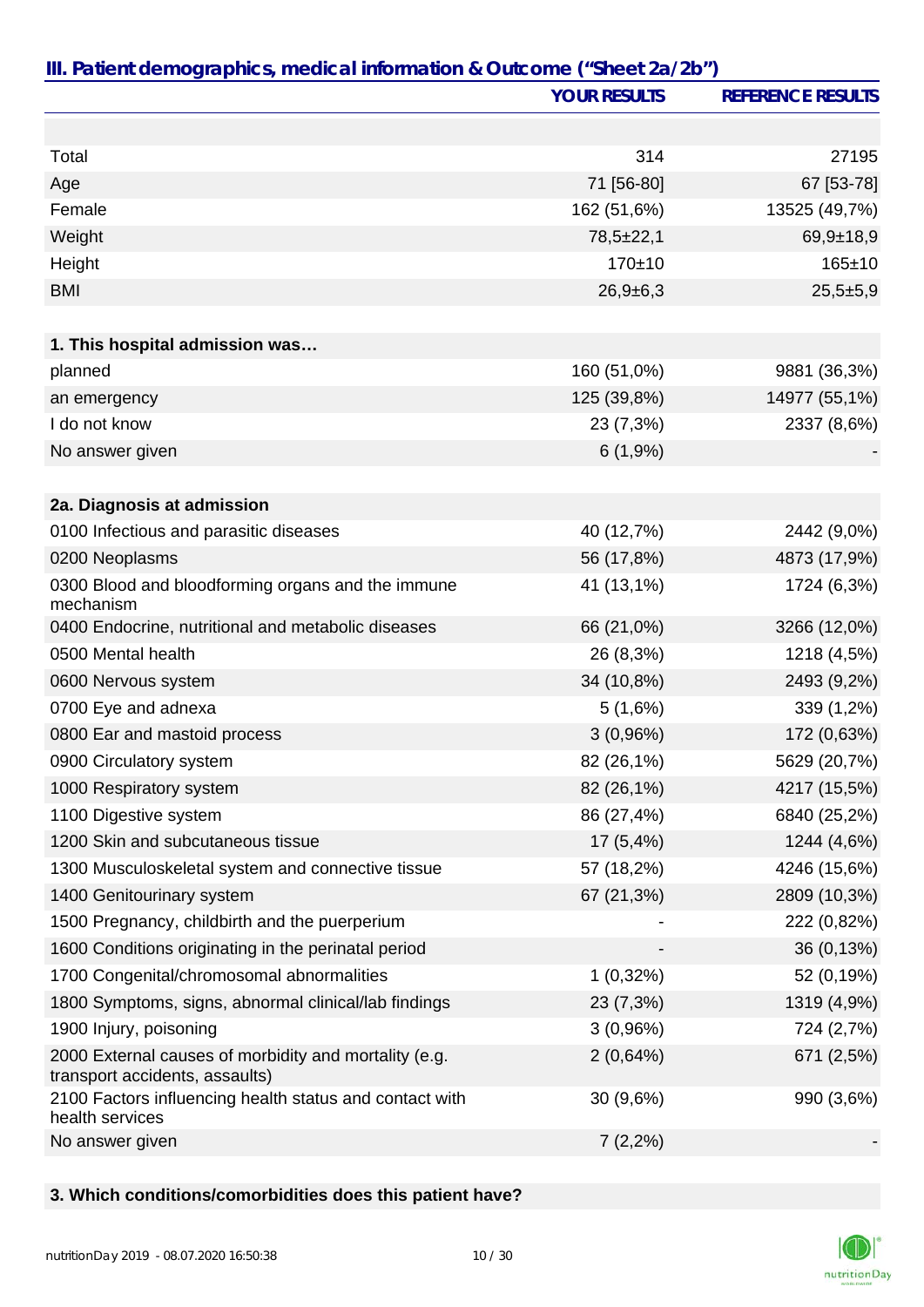| Cardiac insufficiency                                | 45 (15,2%)  | 5264 (21,3%)  |
|------------------------------------------------------|-------------|---------------|
| Myocardial infarction                                | 11 (3,7%)   | 1338 (5,5%)   |
| Chronic lung disease                                 | 55 (18,6%)  | 3466 (14,1%)  |
| Cerebral vascular disease                            | 29 (9,8%)   | 2274 (9,3%)   |
| Peripheral vascular disease                          | 32 (10,9%)  | 2842 (11,6%)  |
| Chronic liver disease                                | 34 (11,5%)  | 1477 (6,1%)   |
| Chronic kidney disease                               | 56 (19,0%)  | 2817 (11,6%)  |
| <b>Diabetes</b>                                      | 64 (21,8%)  | 5968 (24,2%)  |
| Cancer                                               | 78 (26,5%)  | 5709 (23,2%)  |
| Infection                                            | 46 (15,6%)  | 3578 (14,6%)  |
| Dementia                                             | 14 (4,8%)   | 1229 (5,1%)   |
| Major depressive disorder                            | 13 (4,4%)   | 1233 (5,1%)   |
| Other chronic mental disorder                        | 10 (3,4%)   | 1229 (5,1%)   |
| Other chronic disease                                | 50 (17,0%)  | 6369 (25,9%)  |
| None                                                 | 52 (16,6%)  | 4869 (17,9%)  |
|                                                      |             |               |
| 4a. Previous operation during this hospital stay     |             |               |
| Yes, planned                                         | 37 (11,8%)  | 5304 (19,5%)  |
| Yes, acute                                           | 17 (5,4%)   | 1634 (6,0%)   |
| <b>No</b>                                            | 207 (65,9%) | 17917 (65,9%) |
| I do not know                                        | 6(1,9%)     | 313 (1,2%)    |
| Missing                                              | 47 (15,0%)  | 2027 (7,5%)   |
|                                                      |             |               |
| Days since operation                                 | $8[2-26]$   | $3[1-11]$     |
|                                                      |             |               |
| 4b. Planned operation during this hospital stay      |             |               |
| Yes, today or tomorrow                               | 14 (4,5%)   | 1998 (7,3%)   |
| Yes, later                                           | 23 (7,3%)   | 1411 (5,2%)   |
| No                                                   | 219 (69,7%) | 19908 (73,2%) |
| I do not know                                        | 6(1,9%)     | 1082 (4,0%)   |
| Missing                                              | 52 (16,6%)  | 2796 (10,3%)  |
|                                                      |             |               |
| 5. Previous ICU admission during this hospital stay? | 26 (9,3%)   | 2731 (10,6%)  |
| (Yes)                                                |             |               |
| 6. Is this patient terminally ill?                   | 34 (11,1%)  | 1729 (6,4%)   |
|                                                      |             |               |
| 7. Fluid status                                      |             |               |
| Normal                                               | 174 (55,4%) | 20820 (76,6%) |
| Overloaded                                           | 12(3,8%)    | 1466 (5,4%)   |
| Dehydrated                                           | $7(2,2\%)$  | 1298 (4,8%)   |
| I do not know                                        | 112 (35,7%) | 3611 (13,3%)  |
| Missing                                              | $9(2,9\%)$  |               |

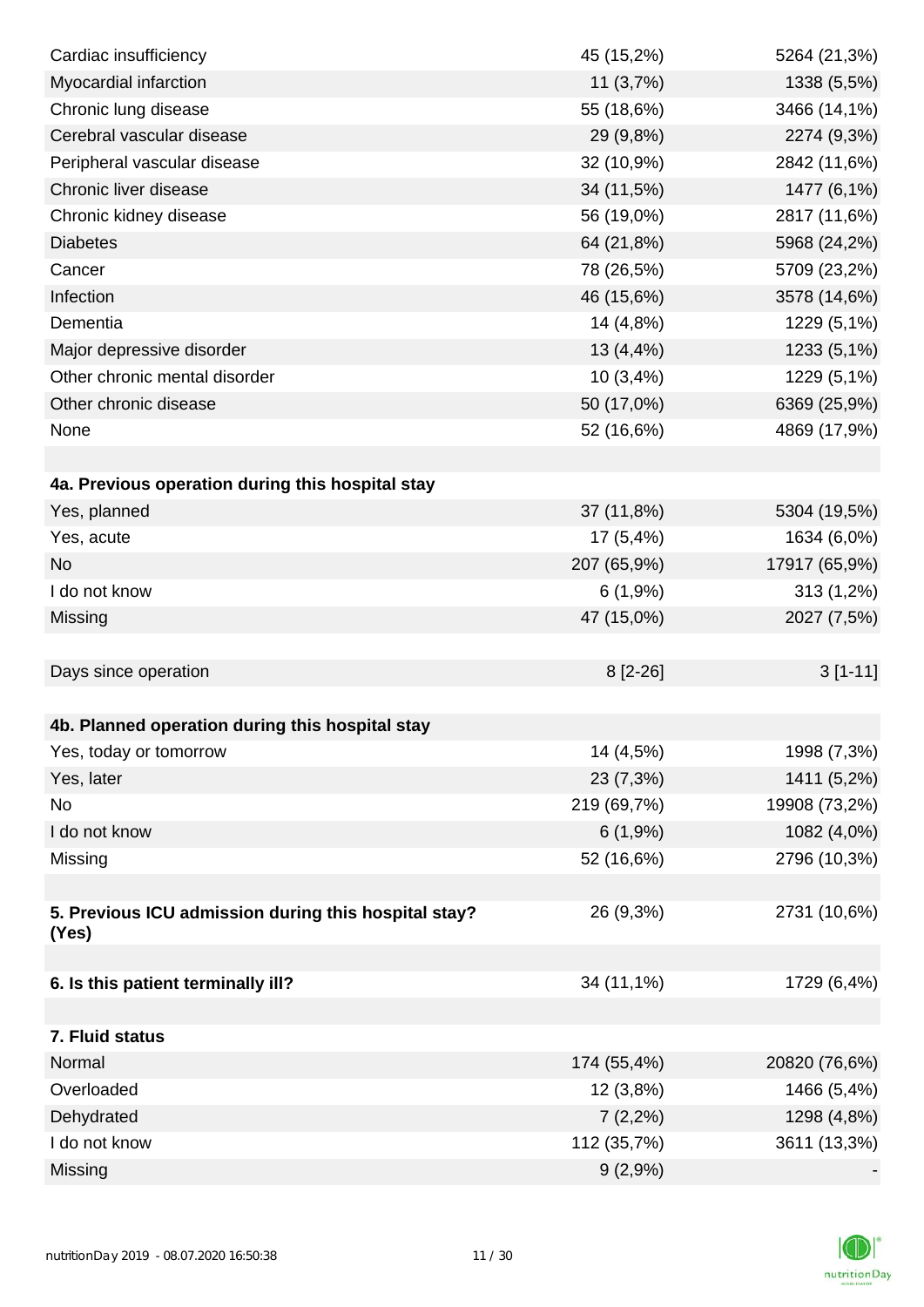| 8. Number of different medications planned                                               |             |               |
|------------------------------------------------------------------------------------------|-------------|---------------|
| Oral                                                                                     | $6[4-10]$   | $5[2-8]$      |
| Other                                                                                    | $2[1-3]$    | $2[1-4]$      |
|                                                                                          |             |               |
| 9. Was this patient identified as malnourished or at risk of malnutrition?               |             |               |
| Malnourished                                                                             | 28 (8,9%)   | 3264 (12,0%)  |
| At risk                                                                                  | 46 (14,6%)  | 4856 (17,9%)  |
| <b>No</b>                                                                                | 191 (60,8%) | 16820 (61,8%) |
| I do not know                                                                            | 40 (12,7%)  | 2255 (8,3%)   |
| Missing                                                                                  | 9(2,9%)     |               |
|                                                                                          |             |               |
| 10. IV Fluids                                                                            |             |               |
| Electrolyte solution (NaCl, Ringers lactate, etc)                                        | 78 (24,8%)  | 9496 (34,9%)  |
| 5% Glucose solution                                                                      | $7(2,2\%)$  | 2615 (9,6%)   |
|                                                                                          |             |               |
| 11. Number of ONS drinks planned                                                         | $0 [0-0]$   | $0[0-0]$      |
|                                                                                          |             |               |
| 12. Nutrition intake                                                                     |             |               |
| Regular hospital food                                                                    | 253 (80,6%) | 15788 (58,1%) |
| Fortified/enriched hospital food                                                         | 22 (7,0%)   | 3133 (11,5%)  |
| Protein/energy supplement (e.g. ONS drinks)                                              | 21 (6,7%)   | 4012 (14,8%)  |
| <b>Enteral nutrition</b>                                                                 | 30(9,6%)    | 1315 (4,8%)   |
| Parenteral nutrition                                                                     | $7(2,2\%)$  | 1286 (4,7%)   |
| Special diet                                                                             | 41 (13,1%)  | 8834 (32,5%)  |
| None                                                                                     | 23 (7,3%)   | 1283 (4,7%)   |
|                                                                                          |             |               |
| 13a. All lines and Tubes                                                                 |             |               |
| <b>Central Venous</b>                                                                    | 32 (11,5%)  | 2360 (9,2%)   |
| Peripheral venous access                                                                 | 199 (71,3%) | 12501 (48,7%) |
| Nasogastric                                                                              | 4(1,4%      | 680 (2,6%)    |
| Nasojejunal                                                                              | 5(1,8%)     | 135 (0,53%)   |
| Nasoduadenal                                                                             | 5(1,8%)     | 99 (0,39%)    |
| Enterostoma                                                                              | $6(2,2\%)$  | 126 (0,49%)   |
| Percutaneous endoscopy/surgical gastrostomy                                              | 6(2,2%)     | 234 (0,91%)   |
| Percutaneous endoscopy/surgical jejunostomy                                              | $6(2,2\%)$  | 95 (0,37%)    |
| None                                                                                     | 84 (26,8%)  | 12303 (45,2%) |
|                                                                                          |             |               |
| 13b. Were there complications with nutrition related lines<br>and tubes since admission? |             |               |
| Yes, previously                                                                          | 5(1,6%)     | 362 (1,3%)    |
| Yes, ongoing                                                                             | 2(0,64%)    | 227 (0,83%)   |
| <b>No</b>                                                                                | 233 (74,2%) | 21227 (78,1%) |
| I do not know                                                                            | 14 (4,5%)   | 2312 (8,5%)   |
| Missing                                                                                  | 60 (19,1%)  | 3067 (11,3%)  |

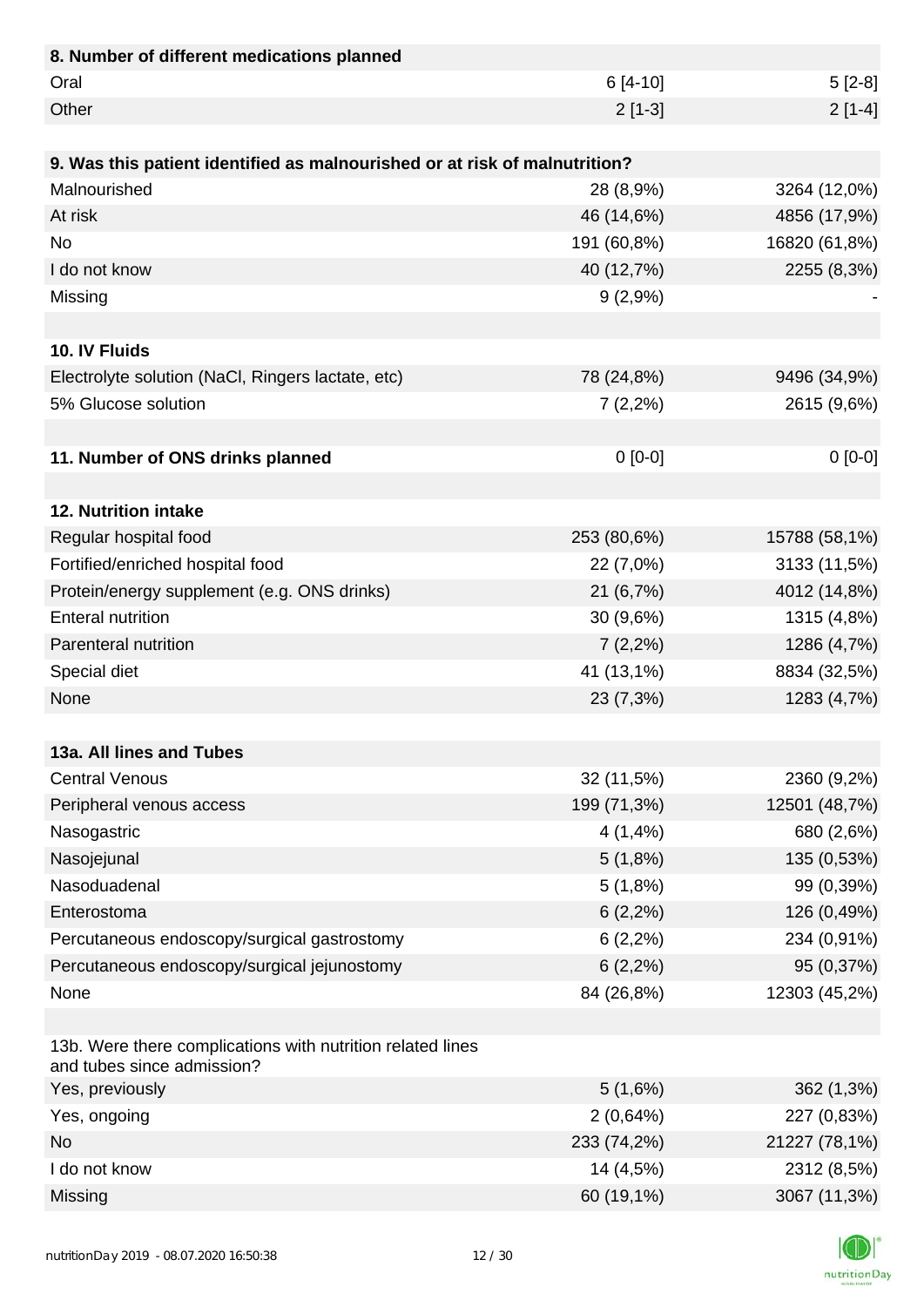| 14. Please indicate if any of the following was done for this patient since admission |             |               |
|---------------------------------------------------------------------------------------|-------------|---------------|
| Energy requirements were determined                                                   | 33 (11,8%)  | 9593 (37,3%)  |
| Protein requirements were determined                                                  | 23 (8,2%)   | 8543 (33,3%)  |
| Food/Nutrition intake was recorded in the patient record                              | 27 (9,7%)   | 11079 (43,1%) |
| Nutrition treatment plan was developed                                                | 37 (13,3%)  | 9042 (35,2%)  |
| Nutrition expert was consulted                                                        | 48 (17,2%)  | 9313 (36,3%)  |
| Malnutrition status is recorded in the patient record                                 | 23 (8,2%)   | 8238 (32,1%)  |
| None                                                                                  |             |               |
|                                                                                       |             |               |
| 15a. Energy goal                                                                      |             |               |
| < 500 kcal                                                                            | 16 (5,1%)   | 1046 (3,8%)   |
| 500-999 kcal                                                                          | 2(0,64%)    | 269 (0,99%)   |
| 1000-1499 kcal                                                                        | $7(2,2\%)$  | 2400 (8,8%)   |
| 1500-1999 kcal                                                                        | 34 (10,8%)  | 8218 (30,2%)  |
| >=2000 kcal                                                                           | $10(3,2\%)$ | 2704 (9,9%)   |
| Not determined                                                                        | 118 (37,6%) | 8749 (32,2%)  |
| I do not know                                                                         | 92 (29,3%)  | 2265 (8,3%)   |
| Missing                                                                               | 35 (11,1%)  | 1544 (5,7%)   |
|                                                                                       |             |               |
| 15b. Energy intake                                                                    |             |               |
| < 500 kcal                                                                            | $16(5,1\%)$ | 1697 (6,2%)   |
| 500-999 kcal                                                                          | 5(1,6%)     | 1257 (4,6%)   |
| 1000-1499 kcal                                                                        | $7(2,2\%)$  | 3424 (12,6%)  |
| 1500-1999 kcal                                                                        | 12 (3,8%)   | 5999 (22,1%)  |
| >=2000 kcal                                                                           | 5(1,6%)     | 1448 (5,3%)   |
| Not determined                                                                        | 126 (40,1%) | 8533 (31,4%)  |
| I do not know                                                                         | 109 (34,7%) | 3276 (12,0%)  |
| Missing                                                                               | 34 (10,8%)  | 1561 (5,7%)   |
|                                                                                       |             |               |
| 16. Since admission, this patient's health status has                                 |             |               |
| Improved                                                                              | 76 (24,2%)  | 12837 (47,2%) |
| Deteriorated                                                                          | $11(3,5\%)$ | 1433 (5,3%)   |
| Remained the same                                                                     | 100 (31,8%) | 7057 (25,9%)  |
| This patient has just been admitted                                                   | 29 (9,2%)   | 1699 (6,2%)   |
| I do not know                                                                         | 65 (20,7%)  | 2663 (9,8%)   |
| Missing                                                                               | 33 (10,5%)  | 1506 (5,5%)   |
|                                                                                       |             |               |
| Length of hospital stay (days)                                                        | 10 [5-20]   | 12 [6-23]     |
|                                                                                       |             |               |
| <b>Outcome Code</b>                                                                   |             |               |
| 1= Still in the hospital                                                              | 20 (6,4%)   | 2601 (9,6%)   |
| 2= Transferred to another hospital                                                    | 6(1,9%)     | 571 (2,1%)    |
| 3= Transferred to long term care                                                      | $13(4,1\%)$ | 1107 (4,1%)   |
|                                                                                       |             |               |

K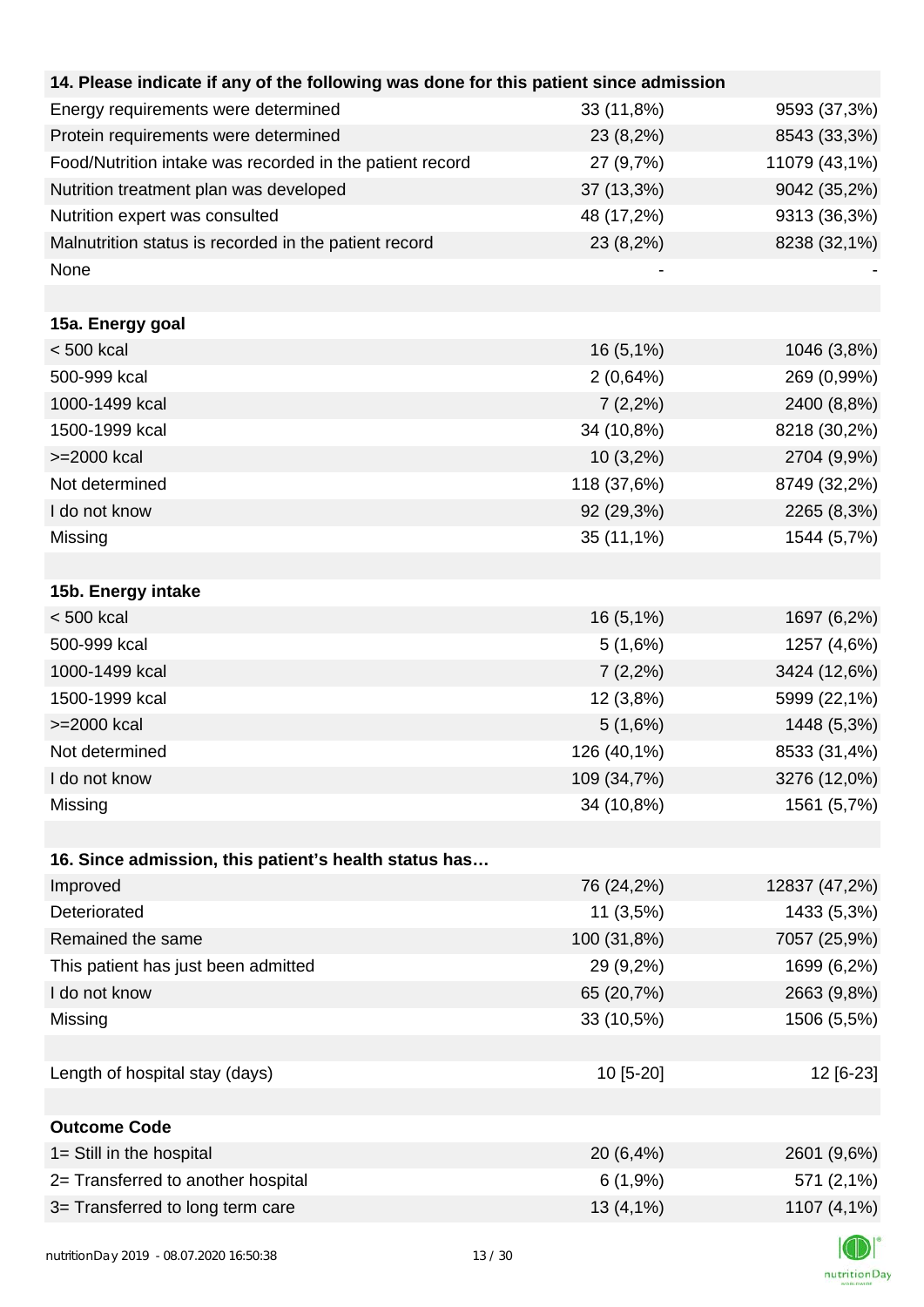| 4= Rehabilitation                    | 8(2,5%)     | 1222 (4,5%)   |
|--------------------------------------|-------------|---------------|
| 5= Discharged home                   | 240 (76,4%) | 20149 (74,1%) |
| $6 = Death$                          | $9(2,9\%)$  | 845 (3,1%)    |
| $7 = Others$                         | $1(0,32\%)$ | 507 (1,9%)    |
| Missing                              | 17 (5,4%)   | 193 (0,71%)   |
|                                      |             |               |
| <b>Readmitted since ND</b>           |             |               |
| $1 = No$                             | 204 (73,9%) | 18115 (75,8%) |
| 2= Yes, same hospital planned        | 38 (13,8%)  | 1637 (6,9%)   |
| 3= Yes, same hospital unplanned      | 16 (5,8%)   | 1465 (6,1%)   |
| 4= Yes, different hospital planned   | 1(0,36%)    | 112 (0,47%)   |
| 5= Yes, different hospital unplanned | 1(0,36%)    | 112 (0,47%)   |
| 6= Unknown                           | 5(1,8%)     | 796 (3,3%)    |
| <b>Missing</b>                       | 8(2,9%)     | 1597 (6,7%)   |

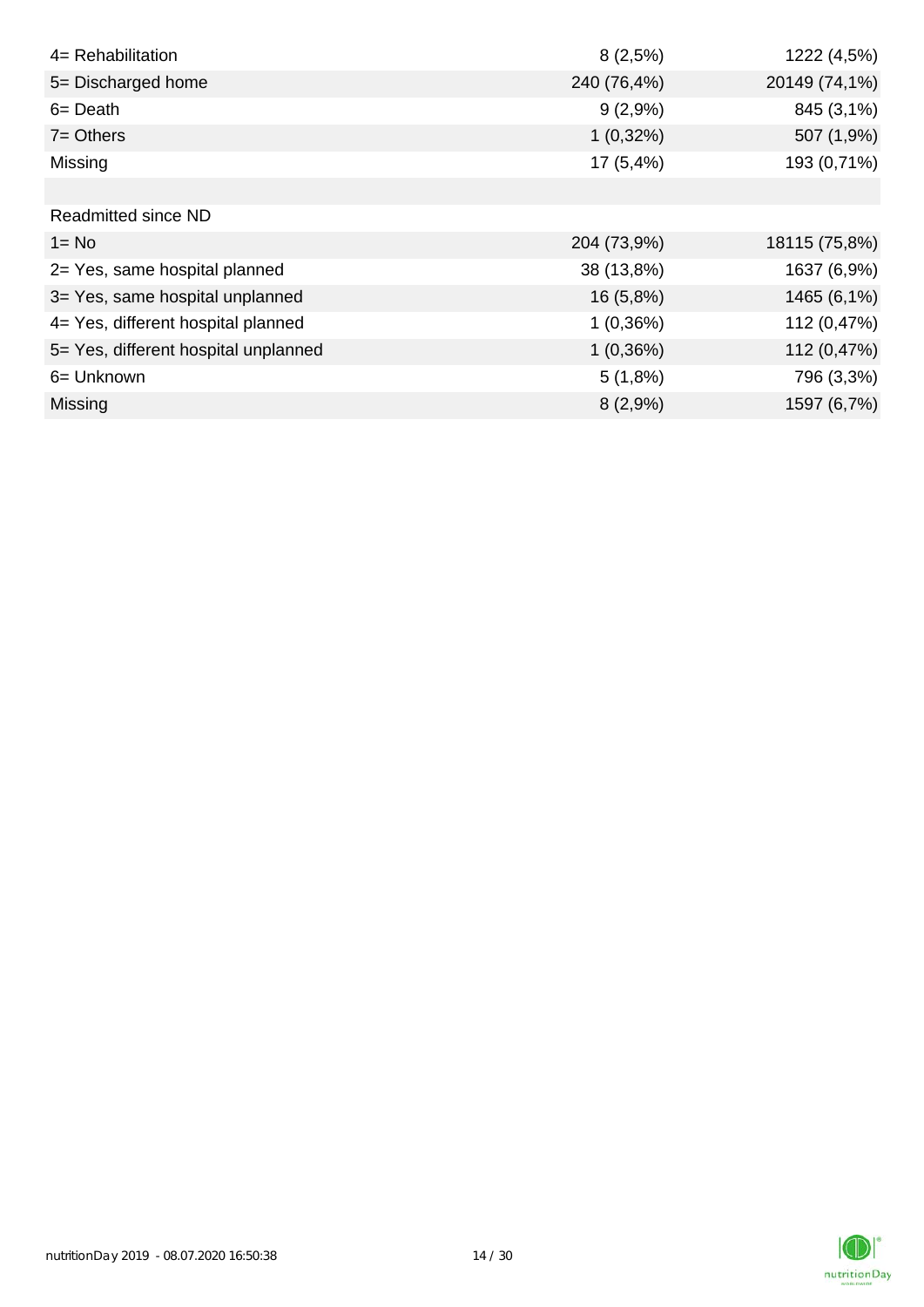| IV. Patient's perspective: Medical history, nutrition status & intake today ("Sheet 3a/3b") | <b>YOUR RESULTS</b> | <b>REFERENCE RESULTS</b> |
|---------------------------------------------------------------------------------------------|---------------------|--------------------------|
|                                                                                             |                     |                          |
|                                                                                             |                     |                          |
| 1. What are your typical dietary habits?                                                    |                     |                          |
| No special dietary habits                                                                   | 205 (68,6%)         | 17526 (66,5%)            |
| I am vegetarian                                                                             | $6(2,0\%)$          | 510 (1,9%)               |
| I adhee to a vegan diet                                                                     | 2(0,67%)            | 193 (0,73%)              |
| I eat gluten-free diet                                                                      | 2(0,67%)            | 244 (0,93%)              |
| I avoid added sugars                                                                        | 60 (20,1%)          | 3934 (14,9%)             |
| I avoid carbohydrates                                                                       | 15 (5,0%)           | 1502 (5,7%)              |
| I eat a low fat-diet                                                                        | 44 (14,7%)          | 2899 (11,0%)             |
| I am lactose intolerant                                                                     | 7(2,3%)             | 946 (3,6%)               |
| Other special diet due to intolerances/allergies                                            | 11(3,7%)            | 469 (1,8%)               |
| Other                                                                                       | 12 (4,0%)           | 1854 (7,0%)              |
| No answer given                                                                             | 30 (10,0%)          | 1891 (7,2%)              |
| 2. Where did you live before your current hospital admission?                               |                     |                          |
| At home                                                                                     | 234 (78,3%)         | 22025 (83,6%)            |
| In a nursing home or other live-in facility                                                 | 18 (6,0%)           | 836 (3,2%)               |
| I was transferred from another hospital                                                     | $7(2,3\%)$          | 1411 (5,4%)              |
| Other                                                                                       | 2(0,67%)            | 374 (1,4%)               |
| Missing                                                                                     | 38 (12,7%)          | 1694 (6,4%)              |
|                                                                                             |                     |                          |
| 3. In general, are you able to walk?                                                        |                     |                          |
| Yes                                                                                         | 171 (57,2%)         | 16014 (60,8%)            |
| Yes, with someone's help                                                                    | 13 (4,3%)           | 2580 (9,8%)              |
| Yes, independently using a cane, walker, or crutches                                        | 61 (20,4%)          | 3466 (13,2%)             |
| No, I have a wheelchair                                                                     | 13 (4,3%)           | 1033 (3,9%)              |
| No, I am bedridden                                                                          | $6(2,0\%)$          | 1462 (5,6%)              |
| Missing                                                                                     | 35 (11,7%)          | 1785 (6,8%)              |
|                                                                                             |                     |                          |
| 4. In general, how would you say your health is?                                            |                     |                          |
| Very good                                                                                   | 17(5,7%)            | 1854 (7,0%)              |
| Good                                                                                        | 75 (25,1%)          | 8966 (34,0%)             |
| Fair                                                                                        | 107 (35,8%)         | 9409 (35,7%)             |
| Poor                                                                                        | 54 (18,1%)          | 3513 (13,3%)             |
| Very poor                                                                                   | $6(2,0\%)$          | 824 (3,1%)               |
| Missing                                                                                     | 40 (13,4%)          | 1774 (6,7%)              |
|                                                                                             |                     |                          |
| 5. Over the last 12 months prior to your current hospital admission approximately           |                     |                          |
|                                                                                             | $0.50 \pm 0.1$      |                          |

| how many times have you seen a doctor?                                               | $6[3-12]$ | $5 [2-10]$ |
|--------------------------------------------------------------------------------------|-----------|------------|
| how many times have you been admitted to the<br>hospital (Emergency room, any ward)? | $1$ [0-3] | $1$ [0-2]  |

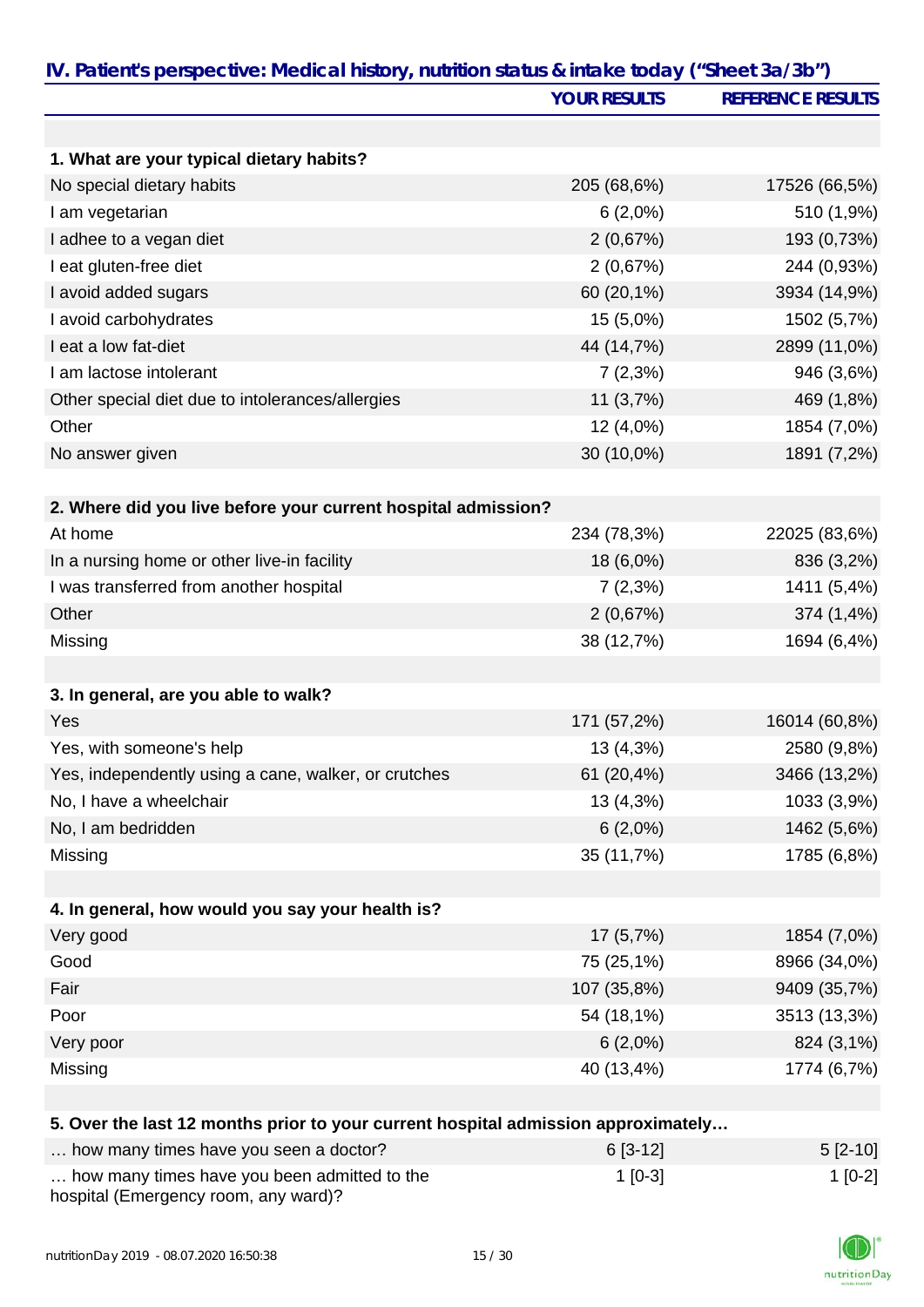| how many nights in total have you spent in hospital? | $5[0-15]$<br>$8[0-21]$ |  |
|------------------------------------------------------|------------------------|--|
|------------------------------------------------------|------------------------|--|

| 6. How many different medications do you take routinely each day (prior to hospitalisation)? |             |               |
|----------------------------------------------------------------------------------------------|-------------|---------------|
| $1 - 2$                                                                                      | 41 (13,7%)  | 4936 (18,7%)  |
| $3-5$                                                                                        | 64 (21,4%)  | 6672 (25,3%)  |
| More than 5                                                                                  | 102 (34,1%) | 7906 (30,0%)  |
| None                                                                                         | 32 (10,7%)  | 3926 (14,9%)  |
| I do not know                                                                                | 22 (7,4%)   | 1077 (4,1%)   |
| Missing                                                                                      | 38 (12,7%)  | 1823 (6,9%)   |
|                                                                                              |             |               |
| 7. Do you have health insurance?                                                             |             |               |
| Yes, private insurance only                                                                  | 6(2,0%)     | 4253 (16,1%)  |
| Yes, public insurance only                                                                   | 221 (73,9%) | 12350 (46,9%) |
| Yes, both                                                                                    | 26 (8,7%)   | 3229 (12,3%)  |
| None                                                                                         | 2(0,67%)    | 2938 (11,2%)  |
| I prefer not to answer                                                                       | $3(1,0\%)$  | 1314 (5,0%)   |
| Missing                                                                                      | 41 (13,7%)  | 2256 (8,6%)   |
|                                                                                              |             |               |
| 8. What was your weight 5 years ago?                                                         | 80 [70-92]  | 72 [60-85]    |
| I do not know                                                                                | 58 (19,4%)  | 6267 (23,8%)  |
|                                                                                              |             |               |
| 9a. Have you lost weight within the last 3 months?                                           |             |               |
| Yes, intentionally                                                                           | 44 (14,7%)  | 2468 (9,4%)   |
| Yes, unintentionally                                                                         | 94 (31,4%)  | 10065 (38,2%) |
| No, my weight stayed the same                                                                | 94 (31,4%)  | 7869 (29,9%)  |
| No, I gained weight                                                                          | 28 (9,4%)   | 2857 (10,8%)  |
| I do not know                                                                                | 25 (8,4%)   | 2512 (9,5%)   |
| Missing                                                                                      | 14 (4,7%)   | 569 (2,2%)    |
|                                                                                              |             |               |
| 9b. If yes, how many kg did you lose?                                                        | $6[4-10]$   | 6 [4-10]      |
| I do not know                                                                                | 14 (10,1%)  | 1997 (15,9%)  |
| 10. Did you know about your hospitalisation two days<br>before admission? (Yes)              | 106 (42,6%) | 9602 (40,6%)  |
| 11. Please indicate if you                                                                   |             |               |
| were weighed at admission                                                                    | 139 (53,5%) | 14112 (57,4%) |
| were informed about your nutrition status                                                    | 97 (37,2%)  | 8364 (34,3%)  |
| were informed about nutrition care options                                                   | 75 (29,0%)  | 7769 (31,9%)  |
| received special nutrition care                                                              | 62 (23,7%)  | 7463 (30,7%)  |
|                                                                                              |             |               |
|                                                                                              |             |               |

| 12. How well have you eaten in the week before you were admitted to the hospital? |             |               |
|-----------------------------------------------------------------------------------|-------------|---------------|
| More than normal                                                                  | 10(3,4%)    | 1163 (4,4%)   |
| Normal                                                                            | 183 (62,7%) | 15832 (60,4%) |

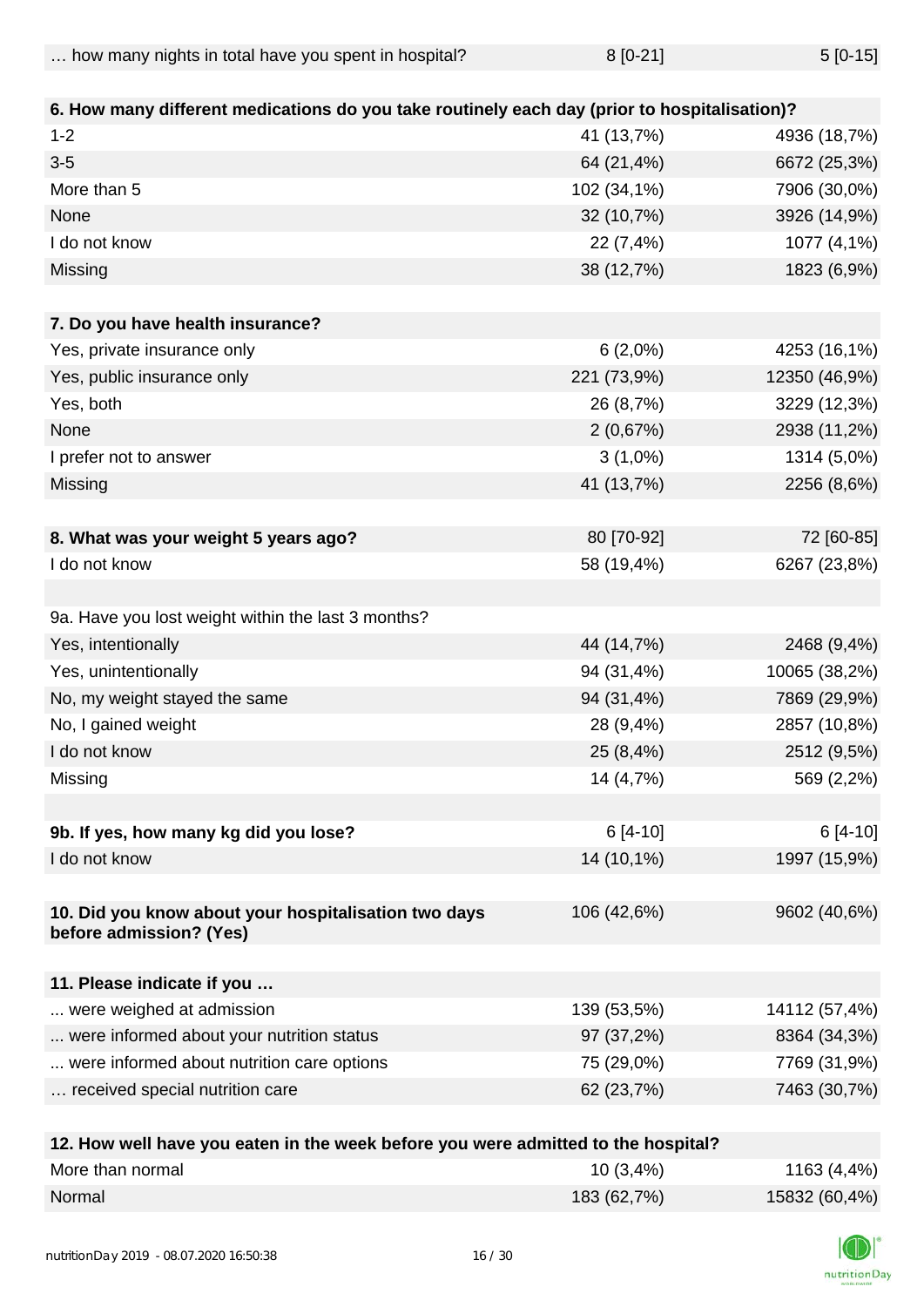| About 3/4 of normal                                                            | 30 (10,3%)  | 2728 (10,4%)  |
|--------------------------------------------------------------------------------|-------------|---------------|
| About half of normal                                                           | 40 (13,7%)  | 3287 (12,5%)  |
| About a quarter to nearly nothing                                              | 20 (6,8%)   | 2496 (9,5%)   |
| I do not know                                                                  | 4(1,4%      | 264 (1,0%)    |
| Missing                                                                        | 5(1,7%)     | 443 (1,7%)    |
|                                                                                |             |               |
| 13. In general, how satisfied are you with the food at the hospital?           |             |               |
| Very satisfied                                                                 | 92 (31,5%)  | 6066 (23,1%)  |
| Somewhat satisfied                                                             | 77 (26,4%)  | 8166 (31,2%)  |
| Neutral                                                                        | 51 (17,5%)  | 4867 (18,6%)  |
| <b>Dissatisfied</b>                                                            | 14 (4,8%)   | 2103 (8,0%)   |
| Very dissatisfied                                                              | $9(3,1\%)$  | 726 (2,8%)    |
| I do not know                                                                  | 13 (4,5%)   | 2021 (7,7%)   |
| Missing                                                                        | 36 (12,3%)  | 2264 (8,6%)   |
|                                                                                |             |               |
| 14. Did you get any help with eating TODAY?                                    |             |               |
| Yes, from family or friends                                                    | 7(2,4%      | 2448 (9,3%)   |
| Yes, from hospital staff                                                       | 14 (4,8%)   | 1670 (6,4%)   |
| <b>No</b>                                                                      | 227 (77,7%) | 19193 (73,2%) |
| I do not know                                                                  | 5(1,7%)     | 302 (1,2%)    |
| Missing                                                                        | 39 (13,4%)  | 2600 (9,9%)   |
|                                                                                |             |               |
| 15. Were you able to eat without interruption TODAY?<br>(Yes)                  | 196 (81,0%) | 17231 (74,2%) |
|                                                                                |             |               |
| 16a. Please indicate how much hospital food you ate for lunch or dinner TODAY: |             |               |
| About all                                                                      | 133 (45,5%) | 12095 (46,1%) |
| 1/2                                                                            | 78 (26,7%)  | 6486 (24,7%)  |
| 1/4                                                                            | 40 (13,7%)  | 3353 (12,8%)  |
| Nothing                                                                        | 18 (6,2%)   | 3130 (11,9%)  |
| Missing                                                                        | 23 (7,9%)   | 1149 (4,4%)   |
|                                                                                |             |               |
| 16b. The portion size of the meal I ordered TODAY was                          |             |               |
| Standard                                                                       | 174 (59,6%) | 15979 (61,0%) |
| Smaller                                                                        | 26 (8,9%)   | 2367 (9,0%)   |
| Larger                                                                         | $1(0,34\%)$ | 1119 (4,3%)   |
| I do not know                                                                  | 40 (13,7%)  | 2429 (9,3%)   |
| Missing                                                                        | 51 (17,5%)  | 4319 (16,5%)  |
|                                                                                |             |               |
| 17. If you did not eat everything of your meal, please tell us why:            |             |               |
| I did not like the type of food offered                                        | 23 (16,9%)  | 2061 (15,9%)  |
| I did not like the smell/taste of the food                                     | 15 (11,0%)  | 1569 (12,1%)  |
| The food did not fit my cultural/religious preferences                         | 1(0,74%)    | 143 (1,1%)    |
| The food was too hot                                                           |             | 59 (0,45%)    |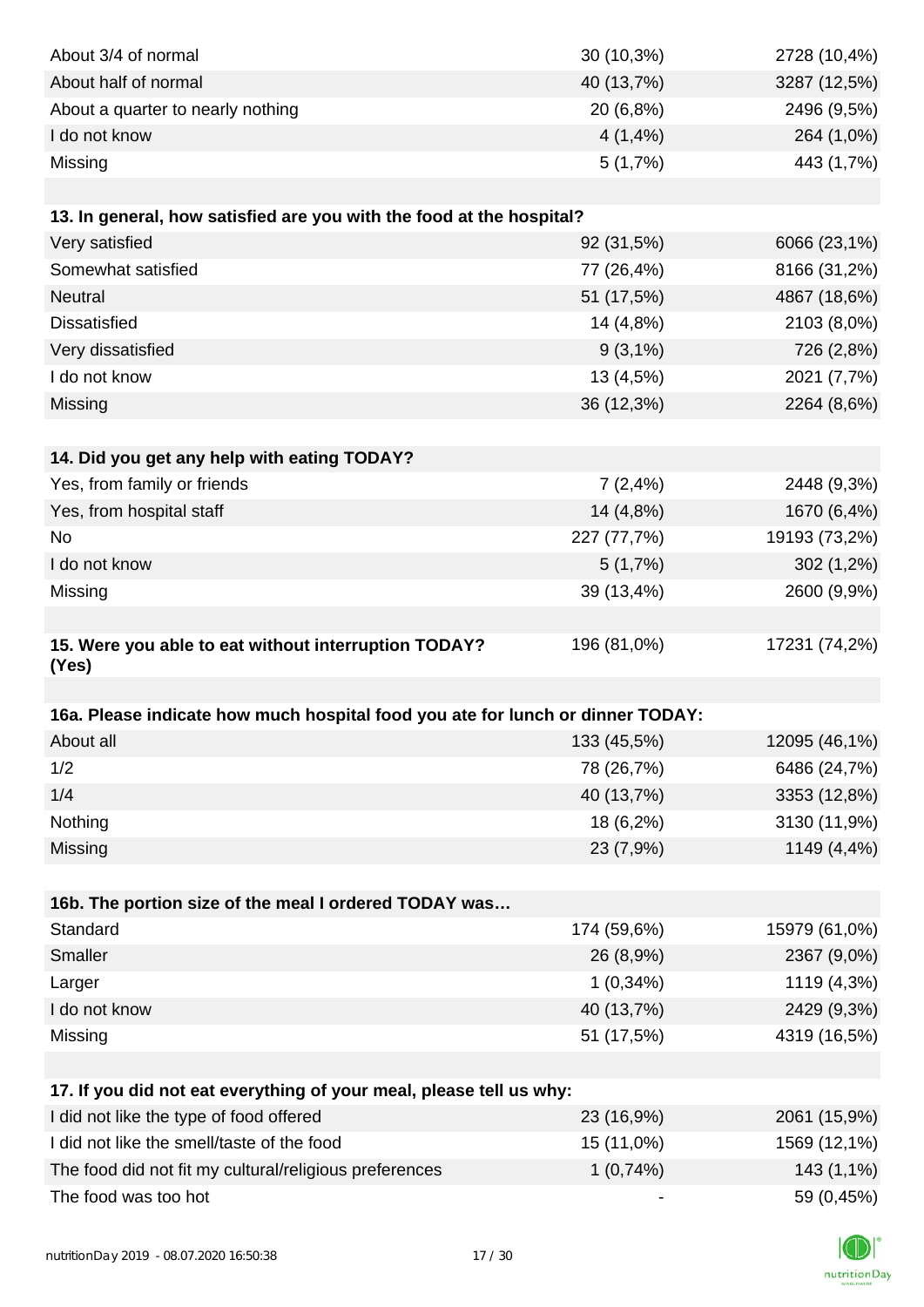| The food was too cold                              | $2(1,5\%)$  | 296 (2,3%)   |
|----------------------------------------------------|-------------|--------------|
| Due to food allergy/intolerance                    | 1(0,74%)    | 96 (0,74%)   |
| I was not hungry at that time                      | 26 (19,1%)  | 2205 (17,0%) |
| I do not have my usual appetite                    | 42 (30,9%)  | 3830 (29,5%) |
| I have problems chewing/swallowing                 | $7(5,1\%)$  | 761 (5,9%)   |
| I normally eat less than what was served           | 49 (36,0%)  | 1427 (11,0%) |
| I had nausea/vomiting                              | 10(7,4%     | 1029 (7,9%)  |
| I was too tired                                    | $7(5,1\%)$  | 789 (6,1%)   |
| I cannot eat without help                          | 1(0,74%)    | 208 (1,6%)   |
| I was not allowed to eat                           | 4(2,9%      | 1289 (9,9%)  |
| I had an exam, surgery, or test and missed my meal | $6(4, 4\%)$ | 766 (5,9%)   |
| I did not get requested food                       | 1(0,74%)    | 139 (1,1%)   |
| No answer given                                    | 14 (10,3%)  | 1829 (14,1%) |

| 18. Enter the number of glasses/cups of the drinks you consumed in the last 24 hours |           |           |
|--------------------------------------------------------------------------------------|-----------|-----------|
| Water                                                                                | $5[3-6]$  | $3[2-5]$  |
| Tea                                                                                  | $2[1-4]$  | $1$ [0-2] |
| Coffee                                                                               | $1$ [1-2] | $1$ [1-2] |
| <b>Milk</b>                                                                          | $0$ [0-1] | $1$ [0-1] |
| Fruit juice                                                                          | $2$ [0-3] | $1$ [0-2] |
| Soft drinks                                                                          | $0$ [0-2] | $0 [0-1]$ |

| <b>Nutrition drink</b>                                              | $0$ [0-0]   | $0[0-1]$     |
|---------------------------------------------------------------------|-------------|--------------|
| Other                                                               | $0 [0-1]$   | $0 [0-1]$    |
|                                                                     |             |              |
| 19a. Did you eat any food apart from hospital food<br><b>TODAY?</b> | 53 (23,0%)  | 6580 (28,9%) |
|                                                                     |             |              |
| 19b. If yes, what did you eat?                                      |             |              |
| Sweet snacks                                                        | $7(13,2\%)$ | 1928 (29,3%) |
| Salty snacks                                                        | 4(7,5%)     | 749 (11,4%)  |
| Homemade food                                                       | $9(17,0\%)$ | 963 (14,6%)  |
| <b>Fruits</b>                                                       | 24 (45,3%)  | 2551 (38,8%) |
| Dairy products                                                      | 3(5,7%)     | 724 (11,0%)  |
| Food delivered/restaurant                                           | 3(5,7%)     | 293 (4,5%)   |

| Other                                                               | $11(20,8\%)$ | 1042 (15,8%)  |
|---------------------------------------------------------------------|--------------|---------------|
|                                                                     |              |               |
|                                                                     |              |               |
| 20. How has your food intake changed since your hospital admission? |              |               |
| Increased                                                           | 30 (10,3%)   | 3706 (14,1%)  |
| Decreased                                                           | 92 (31,5%)   | 7774 (29,7%)  |
| Stayed the same                                                     | 96 (32,9%)   | 10331 (39,4%) |
| I do not know                                                       | 26 (8,9%)    | 1690 (6,4%)   |
| Missing                                                             | 48 (16,4%)   | 2712 (10,3%)  |
|                                                                     |              |               |

Sandwich 7 (13,2%) 421 (6,4%)

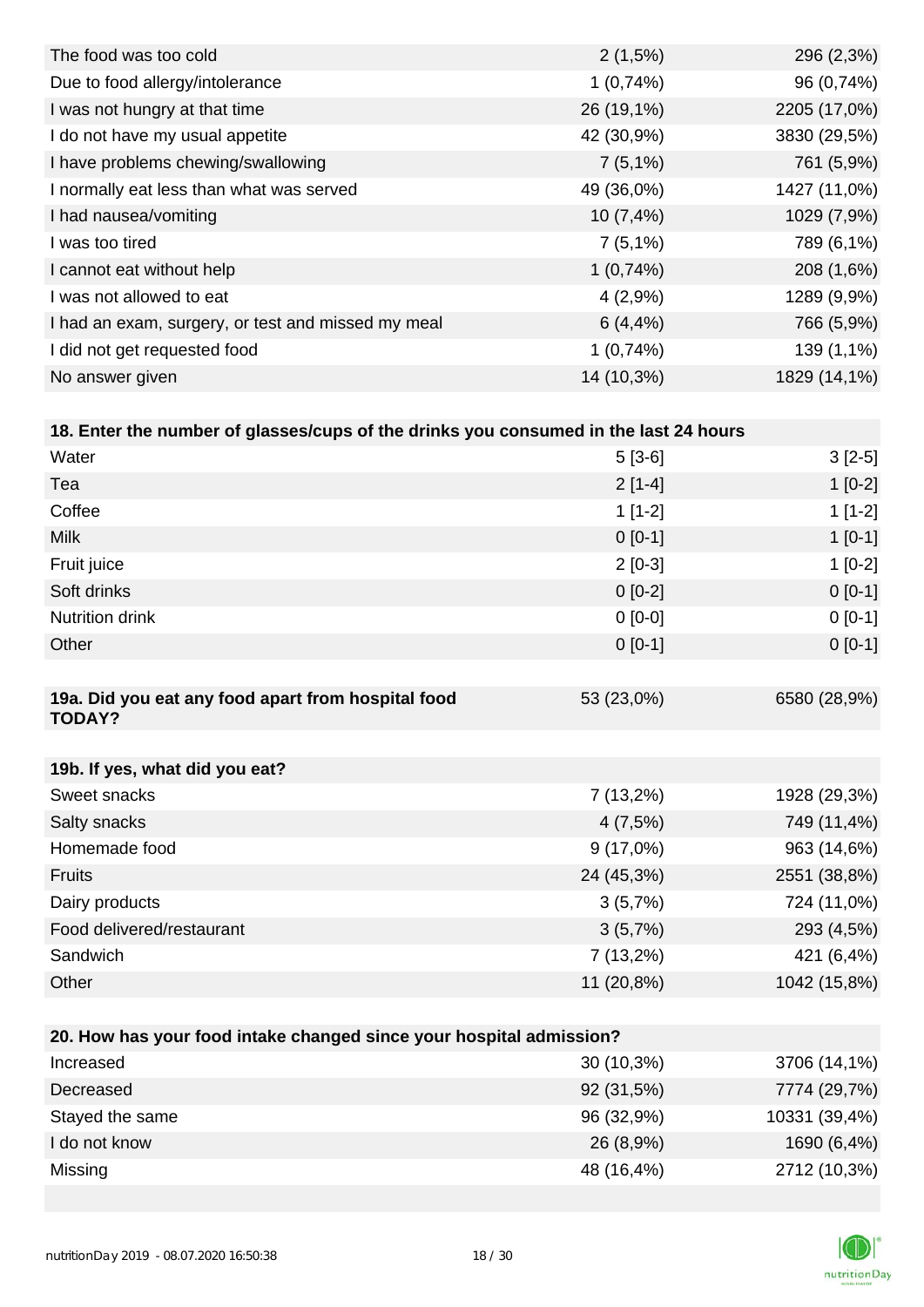| 21. TODAY I feel                                     |             |               |
|------------------------------------------------------|-------------|---------------|
| Stronger than at admission                           | 95 (32,5%)  | 11240 (42,9%) |
| Weaker than at admission                             | 55 (18,8%)  | 4893 (18,7%)  |
| Same as at admission                                 | 102 (34,9%) | 7428 (28,3%)  |
| I was admitted today                                 | 13 (4,5%)   | 662 (2,5%)    |
| I do not know                                        | 14 (4,8%)   | 1384 (5,3%)   |
| Missing                                              | 13 (4,5%)   | 606 (2,3%)    |
|                                                      |             |               |
| 22. Can you walk without assistance TODAY?           |             |               |
| Yes                                                  | 187 (64,0%) | 15438 (58,9%) |
| No, only with assistance                             | 63 (21,6%)  | 6458 (24,6%)  |
| No, I stay in bed                                    | 28 (9,6%)   | 3018 (11,5%)  |
| Missing                                              | 14 (4,8%)   | 1299 (5,0%)   |
|                                                      |             |               |
| 23. Did anyone help you complete this questionnaire? | 108 (42,4%) | 15731 (65,1%) |

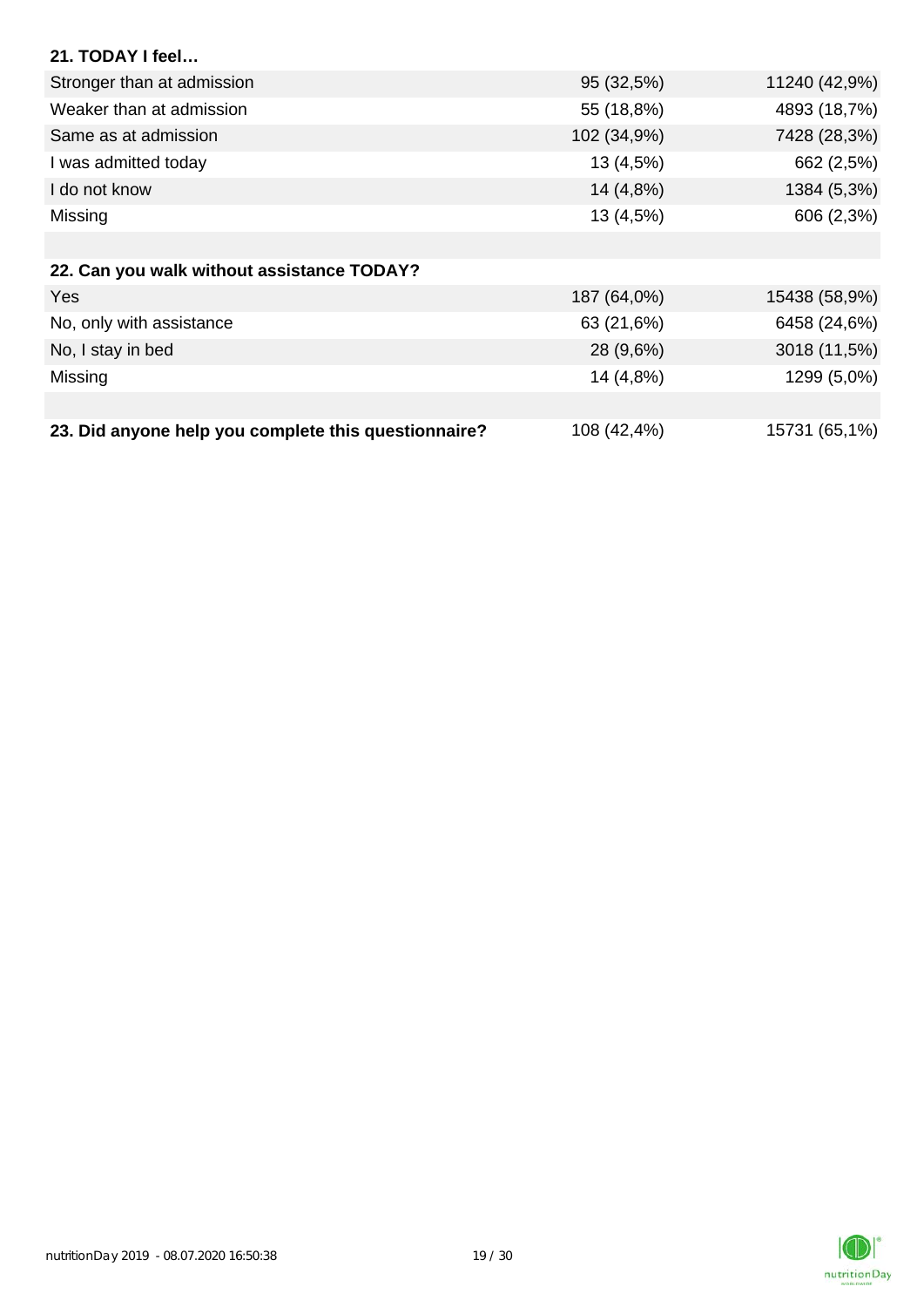| V. Oncology: Unit organisation and structures ("Sheet 1 onco")           | <b>YOUR RESULTS</b>      |                          |
|--------------------------------------------------------------------------|--------------------------|--------------------------|
|                                                                          |                          | <b>REFERENCE RESULTS</b> |
| Number of units with cancer patients:                                    | 4                        | 331                      |
| Computerized system in hospital:                                         | 4 units (100%) YES       | 312 units (94%) YES      |
|                                                                          |                          |                          |
| Nutritional treatment of cancer patients is part of overall<br>care plan | 4 units (100%) YES       | 297 units (90%) YES      |
| Nutritional treatment is considered                                      |                          |                          |
| Routinely                                                                |                          | 195 (58,9%)              |
| When patient asks                                                        |                          | 88 (26,6%)               |
| When body weight loss > 10%                                              |                          | 111 (33,5%)              |
| During palliative phase                                                  |                          | 91 (27,5%)               |
| Other                                                                    |                          | 23 (6,95%)               |
| Missing                                                                  |                          | 31 (9,37%)               |
|                                                                          |                          |                          |
| Nutritional treatment is not part of the comprehensive approach due to   |                          |                          |
| Lack of evidence                                                         | $\overline{\phantom{0}}$ | 10 (3,02%)               |
| No knowledge of the field                                                |                          | 11 (3,32%)               |
| No reimbursement                                                         |                          | 8(2,42%)                 |
| It feeds the tumour                                                      |                          | $2(0,60\%)$              |
| Other                                                                    |                          | 12 (3,63%)               |
| Nutritional therapy used for cancer patients                             |                          |                          |
| Nutrition according to nutrition plan                                    |                          | 217 (65,6%)              |
| Calculation of energy needs                                              |                          | 238 (71,9%)              |
|                                                                          |                          | 283 (85,5%)              |
| Monitoring patients intake and use of oral supplements<br>None           |                          |                          |
| Other                                                                    |                          | $7(2,11\%)$              |
| Missing                                                                  |                          | 16 (4,83%)<br>8(2,42%)   |
|                                                                          |                          |                          |
| Nutritional therapy is not used due to                                   |                          |                          |
| Lack of evidence                                                         |                          | $3(0,91\%)$              |
| Lack of experience                                                       |                          | 9(2,72%)                 |
| No reimbursement                                                         |                          | $5(1,51\%)$              |
| Lack of dietitians                                                       |                          | 14 (4,23%)               |
| Lack of other experts                                                    |                          | $4(1,21\%)$              |
| Other                                                                    |                          | $7(2,11\%)$              |
| Missing                                                                  |                          | $1(0,30\%)$              |

### **Assessment of parameters in cancer patients & methods used:**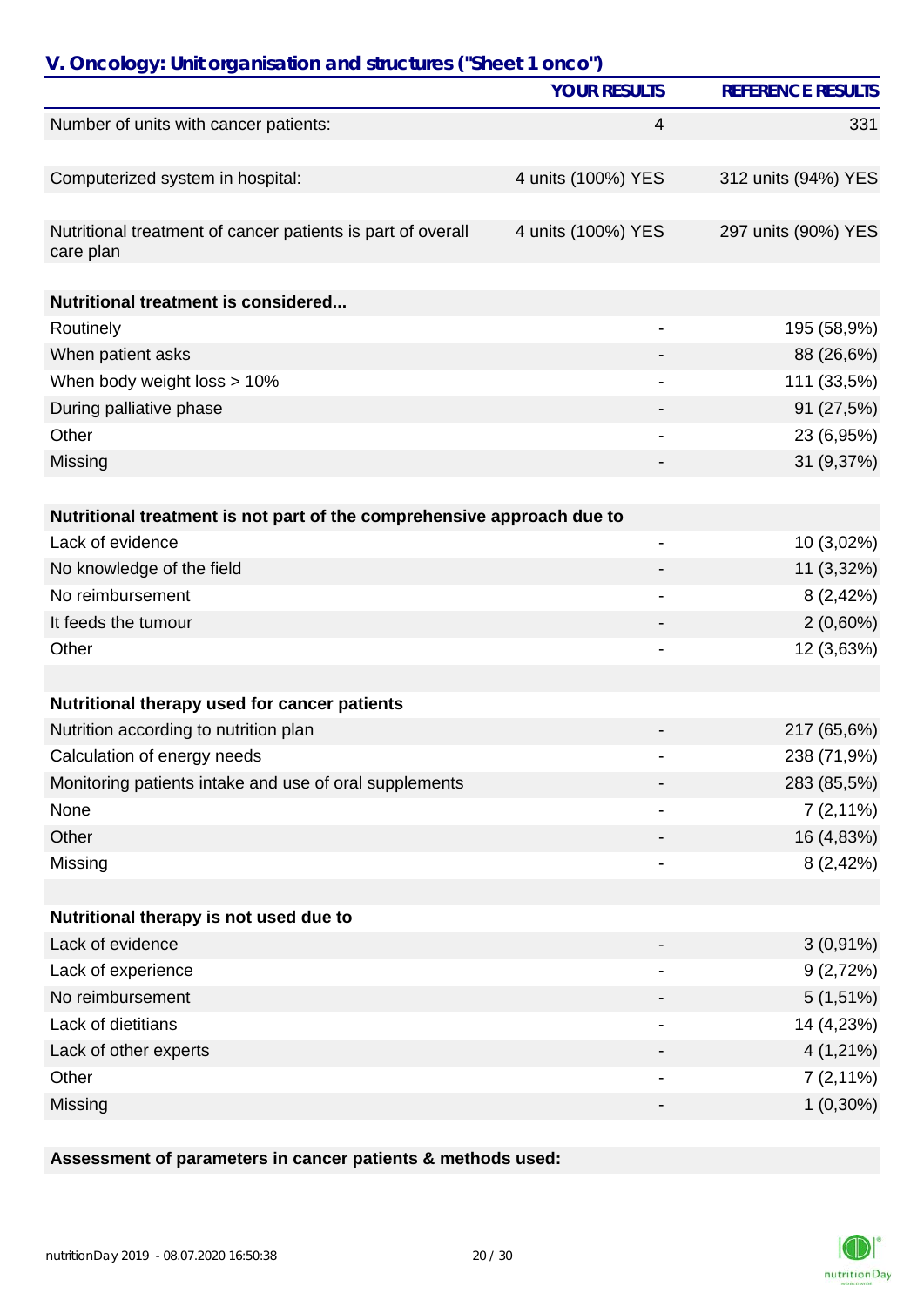| Anthropometry/Body composition:         |                              |             |
|-----------------------------------------|------------------------------|-------------|
| <b>Body weight</b>                      |                              |             |
| Regularly                               | 1(25,0%)                     | 224 (67,7%) |
| At chemotherapy                         | $2(50,0\%)$                  | 53 (16,0%)  |
| When necessary                          | 1(25,0%)                     | 43 (13,0%)  |
| Never                                   |                              | $4(1,21\%)$ |
| Unknown                                 |                              | $3(0,91\%)$ |
| Missing                                 | -                            | $4(1,21\%)$ |
|                                         |                              |             |
| Anthropometrics (circumference)         |                              |             |
| Regularly                               | $1(25,0\%)$                  | 38 (11,5%)  |
| At chemotherapy                         |                              | $7(2,11\%)$ |
| When necessary                          |                              | 118 (35,6%) |
| Never                                   | 3(75,0%)                     | 143 (43,2%) |
| Unknown                                 |                              | 10 (3,02%)  |
| Missing                                 | $\overline{a}$               | 15 (4,53%)  |
|                                         |                              |             |
| <b>BIA</b>                              |                              |             |
| Regularly                               |                              | 12 (3,63%)  |
| At chemotherapy                         | -                            | $4(1,21\%)$ |
| When necessary                          | $1(25,0\%)$                  | 102 (30,8%) |
| Never                                   | 3(75,0%)                     | 187 (56,5%) |
| Unknown                                 |                              | 12 (3,63%)  |
| Missing                                 | $\qquad \qquad \blacksquare$ | 14 (4,23%)  |
|                                         |                              |             |
| <b>CT SCAN</b>                          |                              |             |
| Regularly                               |                              | 13 (3,93%)  |
| At chemotherapy                         |                              | $4(1,21\%)$ |
| When necessary                          |                              | 84 (25,4%)  |
| Never                                   | 3(75,0%)                     | 199 (60,1%) |
| Unknown                                 | 1(25,0%)                     | 18 (5,44%)  |
| Missing                                 |                              | 13 (3,93%)  |
|                                         |                              |             |
| <b>DEXA</b>                             |                              |             |
| Regularly                               | -                            | $6(1,81\%)$ |
| At chemotherapy                         |                              | $1(0,30\%)$ |
| When necessary                          |                              | 55 (16,6%)  |
| Never                                   | $2(50,0\%)$                  | 227 (68,6%) |
| Unknown                                 | $2(50,0\%)$                  | 27 (8,16%)  |
| Missing                                 |                              | 15 (4,53%)  |
|                                         |                              |             |
| <b>Other (body composition)</b>         |                              |             |
| Regularly                               | $1(25,0\%)$                  | $6(1,81\%)$ |
| At chemotherapy                         |                              | $1(0,30\%)$ |
|                                         |                              |             |
| nutritionDay 2019 - 08.07.2020 16:50:38 | 21/30                        |             |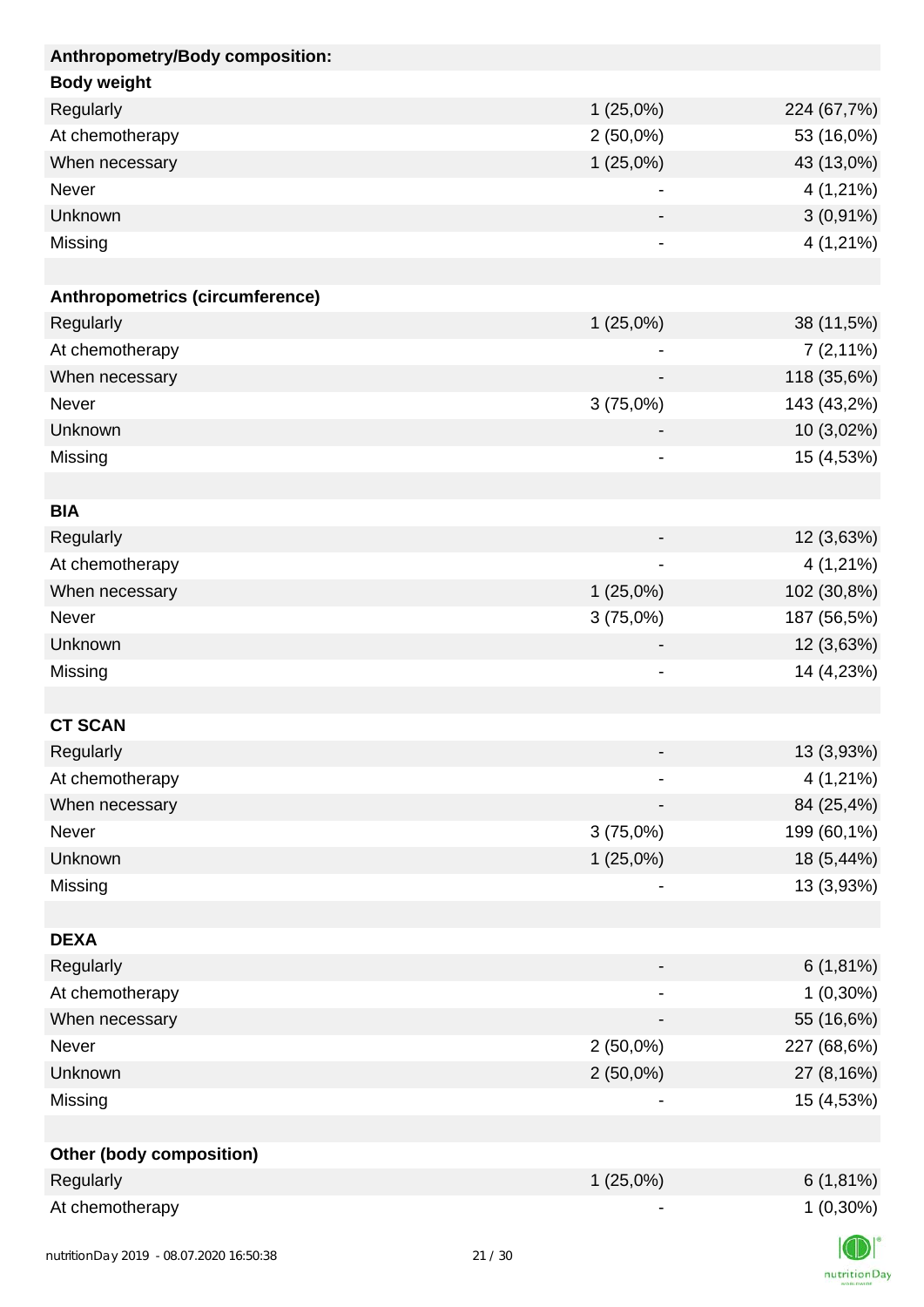| When necessary                         |       |                          | 47 (14,2%)  |
|----------------------------------------|-------|--------------------------|-------------|
| Never                                  |       | 1(25,0%)                 | 113 (34,1%) |
| Unknown                                |       | $2(50,0\%)$              | 47 (14,2%)  |
| Missing                                |       | -                        | 117 (35,3%) |
|                                        |       |                          |             |
| <b>Body function:</b>                  |       |                          |             |
| Handgrip                               |       |                          |             |
| Regularly                              |       | 1(25,0%)                 | 16 (4,83%)  |
| At chemotherapy                        |       |                          | 9(2,72%)    |
| When necessary                         |       | 1(25,0%)                 | 98 (29,6%)  |
| <b>Never</b>                           |       | $2(50,0\%)$              | 176 (53,2%) |
| Unknown                                |       |                          | 16 (4,83%)  |
| Missing                                |       |                          | 16 (4,83%)  |
|                                        |       |                          |             |
| 6-minutes walking test                 |       |                          |             |
| Regularly                              |       |                          | 12 (3,63%)  |
| At chemotherapy                        |       |                          | $7(2,11\%)$ |
| When necessary                         |       | 3(75,0%)                 | 76 (23,0%)  |
| <b>Never</b>                           |       | $1(25,0\%)$              | 193 (58,3%) |
| Unknown                                |       | $\overline{\phantom{a}}$ | 21 (6,34%)  |
| Missing                                |       | -                        | 22 (6,65%)  |
|                                        |       |                          |             |
| <b>Other (body function)</b>           |       |                          |             |
| Regularly                              |       | $\overline{\phantom{a}}$ | 16 (4,83%)  |
| At chemotherapy                        |       |                          | $1(0,30\%)$ |
| When necessary                         |       | $1(25,0\%)$              | 60 (18,1%)  |
| Never                                  |       | $2(50,0\%)$              | 120 (36,3%) |
| Unknown                                |       | 1(25,0%)                 | 45 (13,6%)  |
| Missing                                |       |                          | 89 (26,9%)  |
|                                        |       |                          |             |
| Nutritional requirements, calculated   |       |                          |             |
| Regularly                              |       | 1(25,0%)                 | 107 (32,3%) |
| At chemotherapy                        |       |                          | $3(0,91\%)$ |
| When necessary                         |       | $2(50,0\%)$              | 160 (48,3%) |
| Never                                  |       | $1(25,0\%)$              | 15 (4,53%)  |
| Unknown                                |       |                          | $5(1,51\%)$ |
| Missing                                |       |                          | 41 (12,4%)  |
|                                        |       |                          |             |
| <b>Nutritional intake:</b>             |       |                          |             |
| <b>Every meal</b>                      |       |                          |             |
| Regularly                              |       | 1(25,0%)                 | 84 (25,4%)  |
| At chemotherapy                        |       |                          | $3(0,91\%)$ |
| When necessary                         |       | $2(50,0\%)$              | 143 (43,2%) |
| Never                                  |       | -                        | 39 (11,8%)  |
|                                        |       |                          |             |
| nutrition Day 2010 08:07:2020 16:50:38 | 22/30 |                          |             |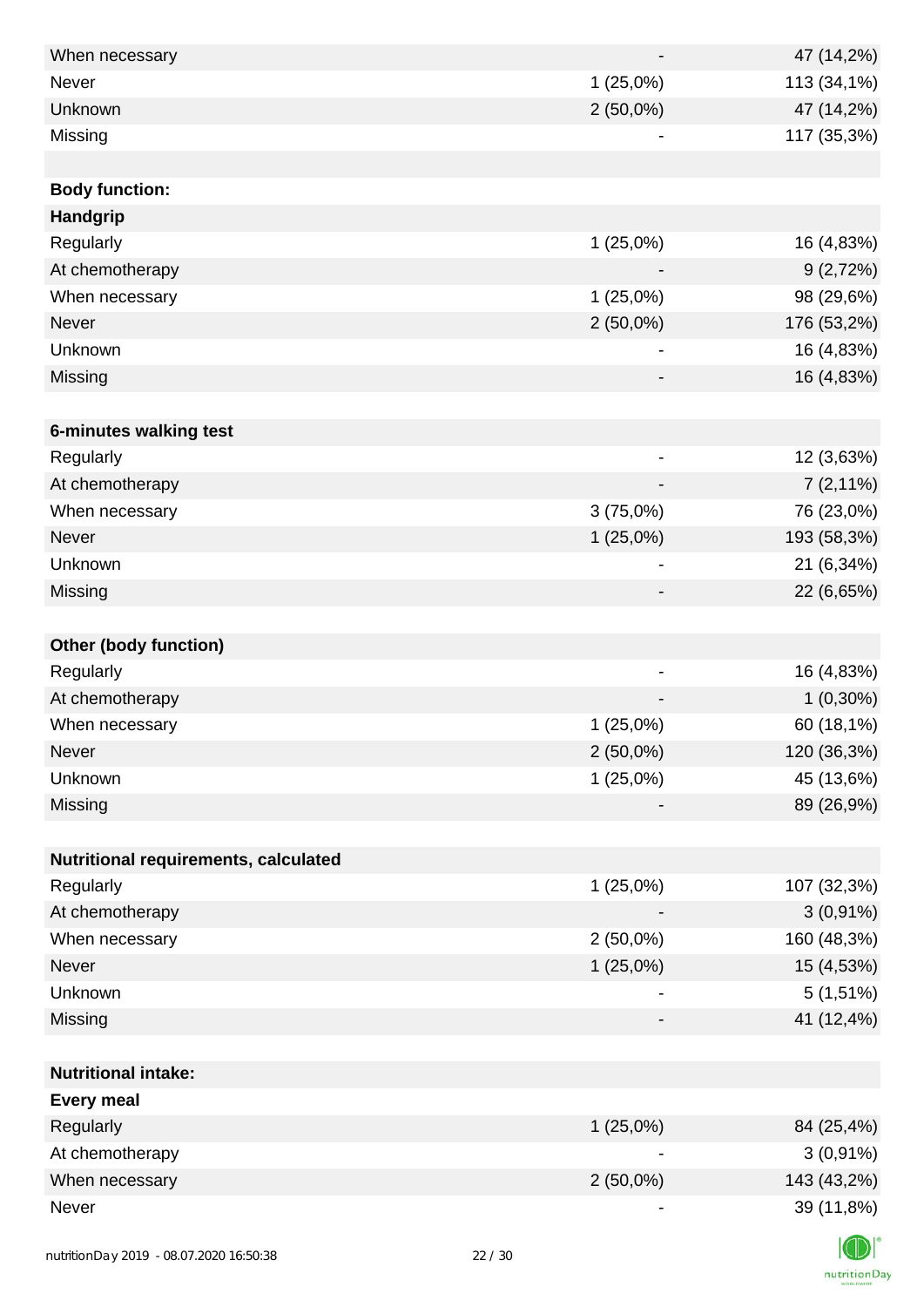| Unknown                    | 1(25,0%)    | 17 (5,14%)  |
|----------------------------|-------------|-------------|
| Missing                    |             | 45 (13,6%)  |
|                            |             |             |
| 1 meal per day             |             |             |
| Regularly                  |             | 26 (7,85%)  |
| At chemotherapy            | 1(25,0%)    | $3(0,91\%)$ |
| When necessary             |             | 112 (33,8%) |
| Never                      | $2(50,0\%)$ | 67 (20,2%)  |
| Unknown                    | 1(25,0%)    | 21 (6,34%)  |
| Missing                    |             | 102 (30,8%) |
|                            |             |             |
| 2 meals per day            |             |             |
| Regularly                  |             | 26 (7,85%)  |
| At chemotherapy            |             | $1(0,30\%)$ |
| When necessary             | $1(25,0\%)$ | 109 (32,9%) |
| Never                      | $2(50,0\%)$ | 69 (20,8%)  |
| Unknown                    | 1(25,0%)    | 20 (6,04%)  |
| Missing                    |             | 106 (32,0%) |
|                            |             |             |
| 24h recall                 |             |             |
| Regularly                  |             | 67 (20,2%)  |
| At chemotherapy            |             | 8(2,42%)    |
| When necessary             |             | 130 (39,3%) |
| Never                      | 3(75,0%)    | 43 (13,0%)  |
| Unknown                    | $1(25,0\%)$ | 16 (4,83%)  |
| Missing                    |             | 67 (20,2%)  |
|                            |             |             |
| Other (nutritional intake) |             |             |
| Regularly                  |             | 12 (3,63%)  |
| At chemotherapy            |             | $1(0,30\%)$ |
| When necessary             |             | 61 (18,4%)  |
| Never                      | $2(50,0\%)$ | 55 (16,6%)  |
| Unknown                    | $2(50,0\%)$ | 43 (13,0%)  |
| Missing                    |             | 159 (48,0%) |
|                            |             |             |
| Questionnaire completed by |             |             |
| <b>Dietitian</b>           |             | 142 (42,9%) |
| <b>Nurse</b>               | $2(50,0\%)$ | 83 (25,1%)  |
| Physician                  | 1(25,0%)    | 75 (22,7%)  |
| Nutritional scientist      | 1(25,0%)    | 22 (6,65%)  |
| Other                      |             | $2(0,60\%)$ |
| Missing                    | -           | $7(2,11\%)$ |

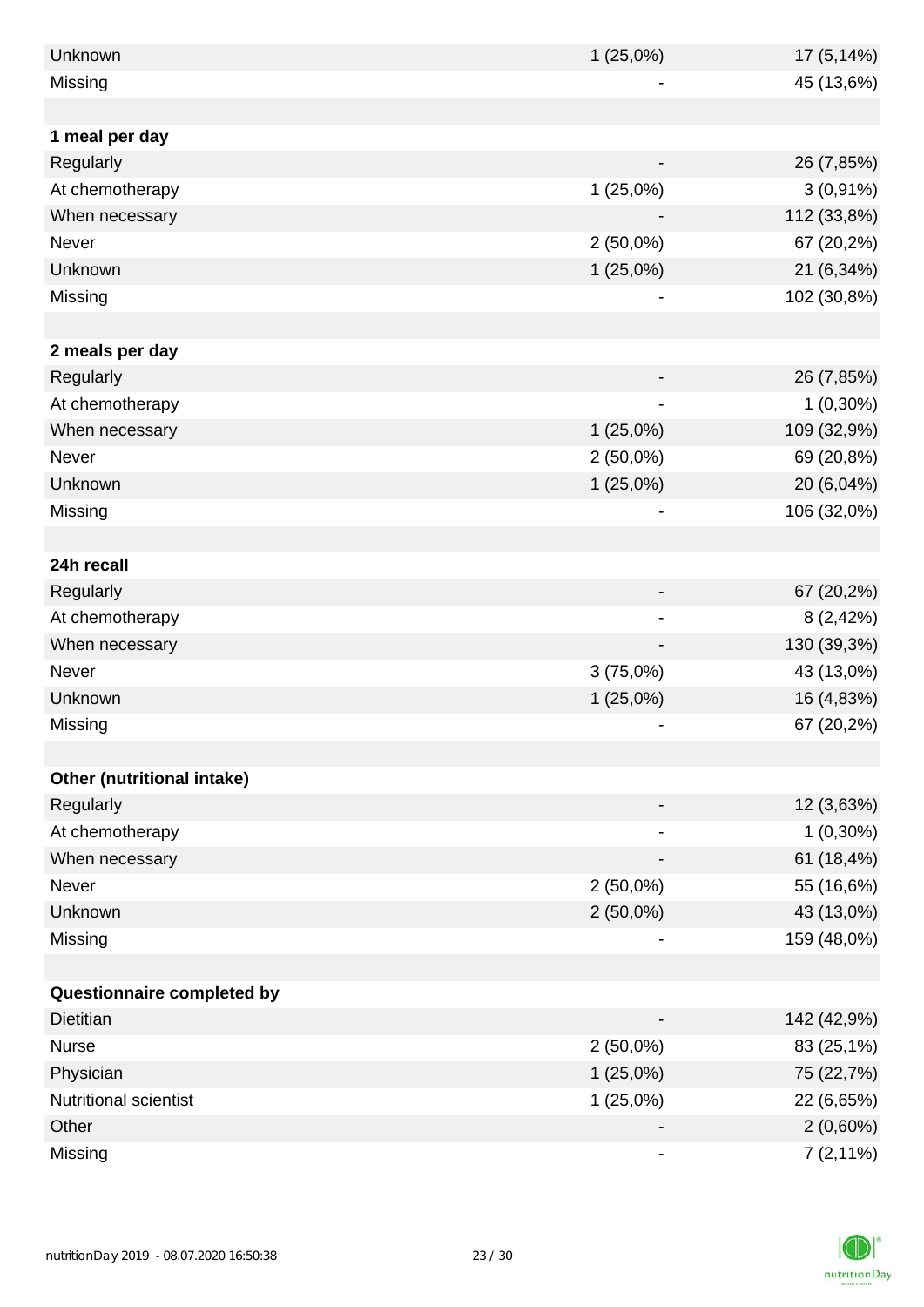| V. Oncology: Cancer patients - Diagnosis & therapy ("Sheet 2 onco") |                              |                          |
|---------------------------------------------------------------------|------------------------------|--------------------------|
|                                                                     | <b>YOUR RESULTS</b>          | <b>REFERENCE RESULTS</b> |
| Number of patients completing Sheet 2_onco:                         | 8                            | 3278                     |
|                                                                     |                              |                          |
| Demographic data:                                                   |                              |                          |
| Age (years)                                                         | 62 [20-119]                  | 64 [18-102]              |
| Female gender                                                       | 5(62,5%)                     | 1437 (43,8%)             |
| Weight (kg)                                                         | $82,4 \pm 19,6$              | $65,7 \pm 16,5$          |
| Height (cm)                                                         | $175,4 \pm 10,9$             | $165,3 \pm 9,9$          |
| BMI (kg/m2)                                                         | $26,7 \pm 5,2$               | $23,9 \pm 4,9$           |
|                                                                     |                              |                          |
| Outpatient (o)/Ward (w)                                             |                              |                          |
| Outpatient(o)                                                       | $4(50,0\%)$                  | 166 (5,06%)              |
| Ward (w)                                                            | 4 (50,0%)                    | 3101 (94,6%)             |
| Missing                                                             |                              | 11 (0,34%)               |
|                                                                     |                              |                          |
| <b>Goal of Therapy</b>                                              |                              |                          |
| Curative                                                            | 1(12,5%)                     | 1959 (59,8%)             |
| Palliative                                                          | $4(50,0\%)$                  | 1091 (33,3%)             |
| Terminal                                                            |                              | 153 (4,67%)              |
| Missing                                                             | 3(37,5%)                     | 75 (2,29%)               |
|                                                                     |                              |                          |
| <b>Reason for admission</b>                                         |                              |                          |
| Clinical diagnostics                                                | -                            | 408 (12,4%)              |
| Therapy                                                             |                              | 1529 (46,6%)             |
| Surgery related                                                     |                              | 631 (19,2%)              |
| <b>Treatment complications</b>                                      |                              | 459 (14,0%)              |
| Poor health status                                                  | $\overline{\phantom{0}}$     | 430 (13,1%)              |
| Independent care difficult                                          |                              | 29 (0,88%)               |
| Missing                                                             |                              |                          |
|                                                                     |                              |                          |
| <b>Present cancer diagnosis</b>                                     |                              |                          |
| <b>Breast</b>                                                       |                              | 236 (7,20%)              |
| Colon, rectum                                                       |                              | 504 (15,4%)              |
| Prostate                                                            |                              | 102 (3,11%)              |
| Lung                                                                | $\qquad \qquad \blacksquare$ | 328 (10,0%)              |
| <b>Skin</b>                                                         |                              | 30 (0,92%)               |
| Kidney/bladder                                                      |                              | 128 (3,90%)              |
| Gastric/oesophageal                                                 |                              | 396 (12,1%)              |
| Pancreas                                                            |                              | 184 (5,61%)              |
| Lymphoma                                                            |                              | 284 (8,66%)              |
| Ears nose throat (ENT)                                              |                              | 140 (4,27%)              |
| Leukaemia                                                           |                              | 243 (7,41%)              |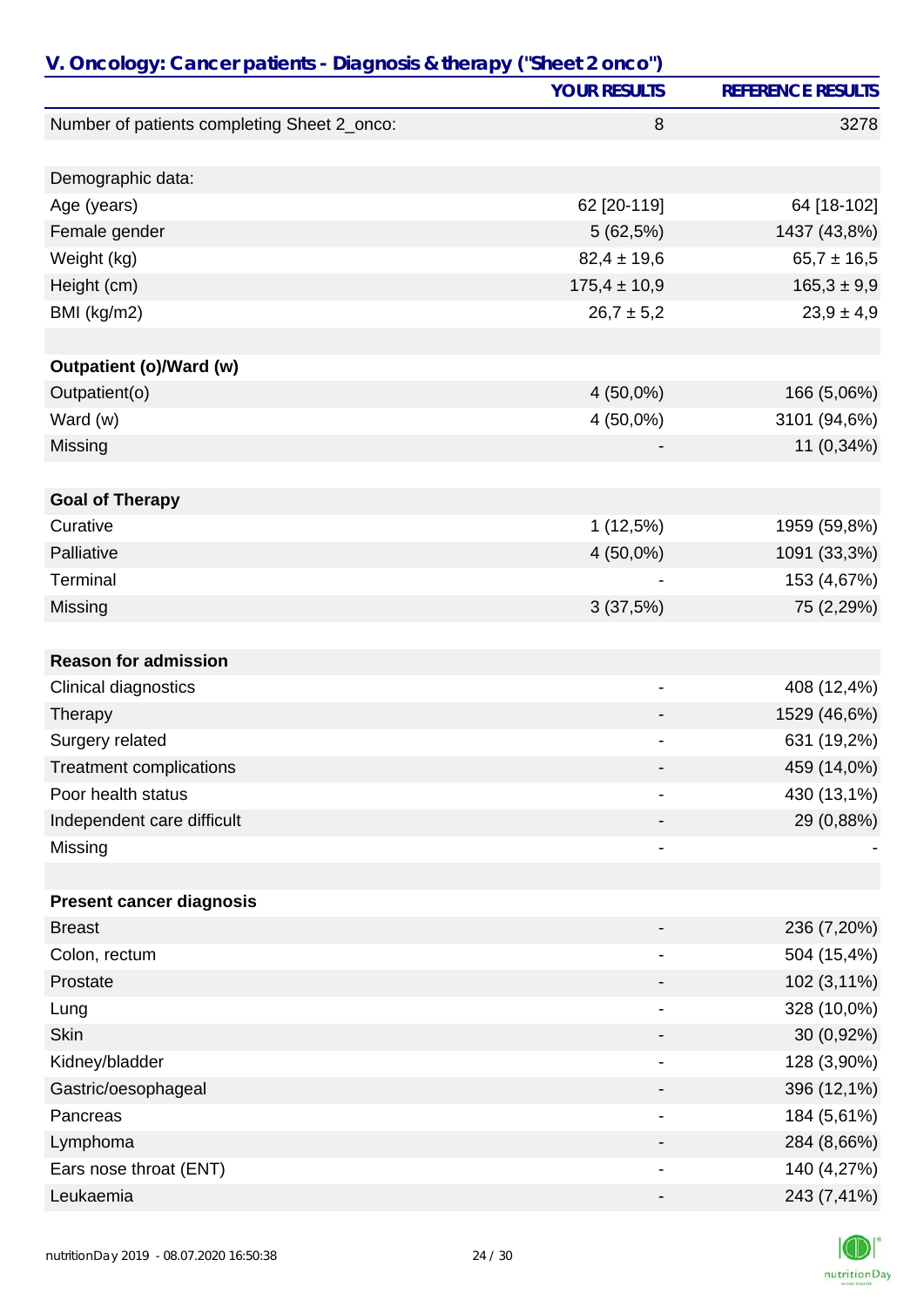| <b>Genital tract</b>           |                          | 109 (3,33%)  |
|--------------------------------|--------------------------|--------------|
| Liver                          |                          | 260 (7,93%)  |
| Sarcoma                        |                          | 46 (1,40%)   |
| <b>Brain</b>                   | $\overline{\phantom{a}}$ | 52 (1,59%)   |
| <b>Testicular</b>              |                          | 14 (0,43%)   |
| Other                          |                          | 338 (10,3%)  |
| Missing                        |                          | 45 (1,37%)   |
|                                |                          |              |
| <b>Time since diagnosis</b>    |                          |              |
| 0-2 months                     | 1(12,5%)                 | 1019 (31,1%) |
| 3-5 months                     |                          | 544 (16,6%)  |
| 6-12 months                    |                          | 551 (16,8%)  |
| 1-2 years                      | 3(37,5%)                 | 436 (13,3%)  |
| 2-4 years                      |                          | 308 (9,40%)  |
| > 4 years                      |                          | 319 (9,73%)  |
| Missing                        | 4 (50,0%)                | 66 (2,01%)   |
|                                |                          |              |
| <b>Cancer staging</b>          |                          |              |
| 0=Carcinoma in situ            | $\overline{a}$           | 152 (4,64%)  |
| I=Localized                    |                          | 654 (20,0%)  |
| II=Early locally advanced      | 1(12,5%)                 | 584 (17,8%)  |
| III=Late locally advanced      | 1(12,5%)                 | 523 (16,0%)  |
| IV=Metastasised                | 2(25,0%)                 | 993 (30,3%)  |
| Missing                        | 4 (50,0%)                | 372 (11,3%)  |
|                                |                          |              |
| Time since first therapy start |                          |              |
| No therapy                     |                          | 319 (9,73%)  |
| Tumour staging/diagnosis       |                          | 314 (9,58%)  |
| 0-2 months                     |                          | 932 (28,4%)  |
| 3-5 months                     |                          | 427 (13,0%)  |
| 6-12 months                    |                          | 498 (15,2%)  |
| 1-2 years                      |                          | 342 (10,4%)  |
| 2-4 years                      | $\overline{\phantom{a}}$ | 243 (7,41%)  |
| > 4 years                      |                          | 284 (8,66%)  |
| Missing                        | $\overline{\phantom{a}}$ | 57 (1,74%)   |
|                                |                          |              |
| <b>Therapy situation</b>       |                          |              |
| Diagnosis                      |                          | 345 (10,5%)  |
| Chemotherapy 1st line          |                          | 694 (21,2%)  |
| Chemotherapy > 1st line        |                          | 584 (17,8%)  |
| Radiotherapy                   | $\overline{\phantom{a}}$ | 262 (7,99%)  |
| Target therapy                 |                          | 86 (2,62%)   |
| Hormone therapy                | $\overline{\phantom{a}}$ | 38 (1,16%)   |
| Palliative                     | $\overline{\phantom{a}}$ | 321 (9,79%)  |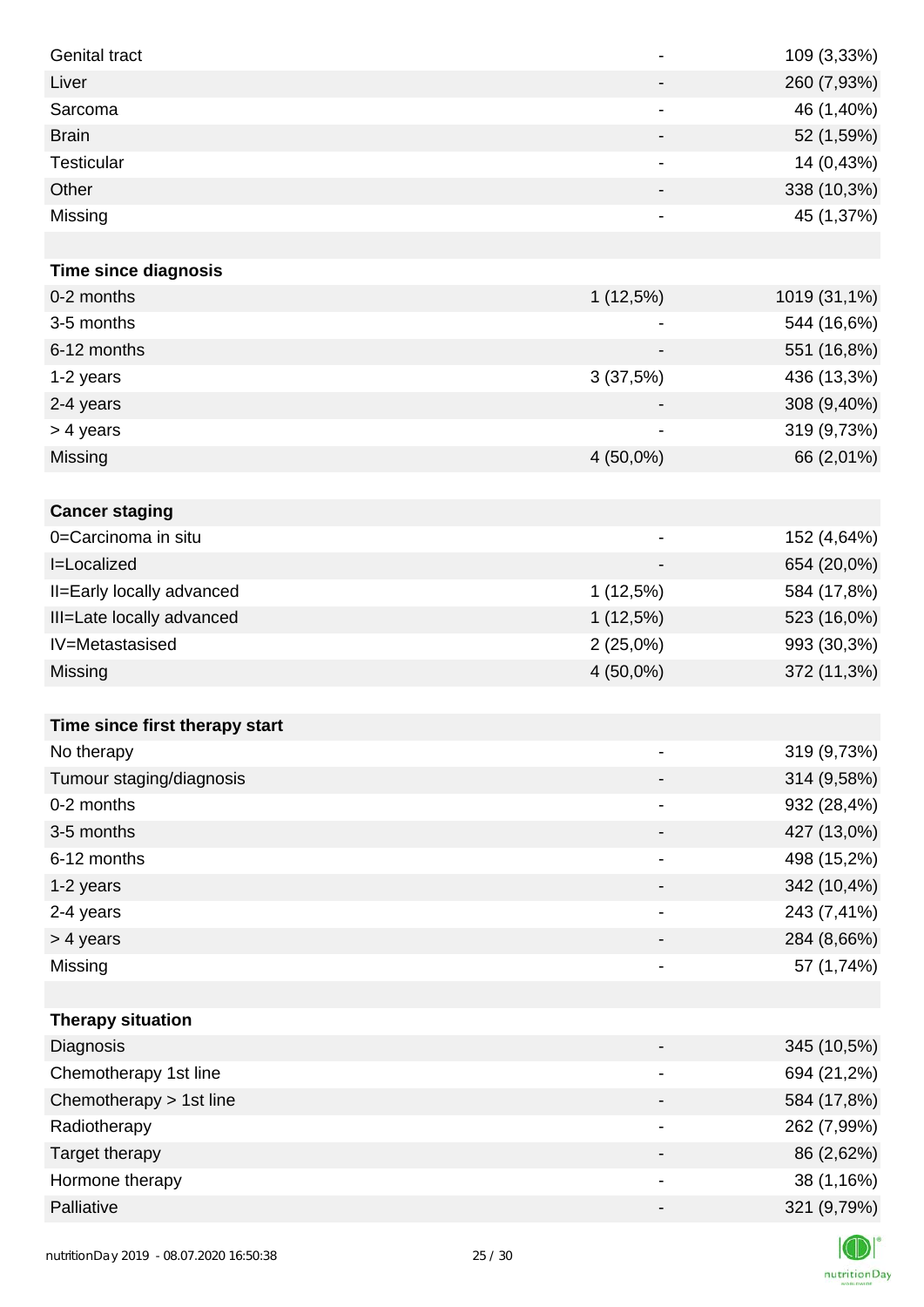| Surgery                                                                                  |                          | 846 (25,8%)  |
|------------------------------------------------------------------------------------------|--------------------------|--------------|
| Cancer related complications                                                             |                          | 299 (9,12%)  |
| Therapy related complications                                                            |                          | 138 (4,21%)  |
| Missing                                                                                  |                          | 55 (1,68%)   |
|                                                                                          |                          |              |
| <b>Infections</b>                                                                        |                          |              |
| None                                                                                     | 1(12,5%)                 | 2414 (73,6%) |
| Local                                                                                    | $1(12,5\%)$              | 506 (15,4%)  |
| General                                                                                  | 2(25,0%)                 | 274 (8,36%)  |
| Missing                                                                                  | 4 (50,0%)                | 84 (2,56%)   |
|                                                                                          |                          |              |
| <b>Nutrition Treatment</b>                                                               |                          |              |
| No special diet                                                                          |                          | 1329 (40,5%) |
| Individualized diet plan                                                                 |                          | 974 (29,7%)  |
| Energy rich/protein rich ONS                                                             | $\blacksquare$           | 624 (19,0%)  |
| Enteral nutrition (via NGT/PEG)                                                          |                          | 184 (5,61%)  |
| Parenteral nutrition                                                                     |                          | 312 (9,52%)  |
| ONS enriched with special nutrients                                                      |                          | 100 (3,05%)  |
| Special nutrients (EPA, branched chained amino acids,<br>glutamine, arginine, carnitine) |                          | 49 (1,49%)   |
| Personal preferences                                                                     |                          | 342 (10,4%)  |
| Counselling                                                                              | $\overline{\phantom{a}}$ | 234 (7,14%)  |
| Other                                                                                    |                          | 132 (4,03%)  |
| Missing                                                                                  |                          |              |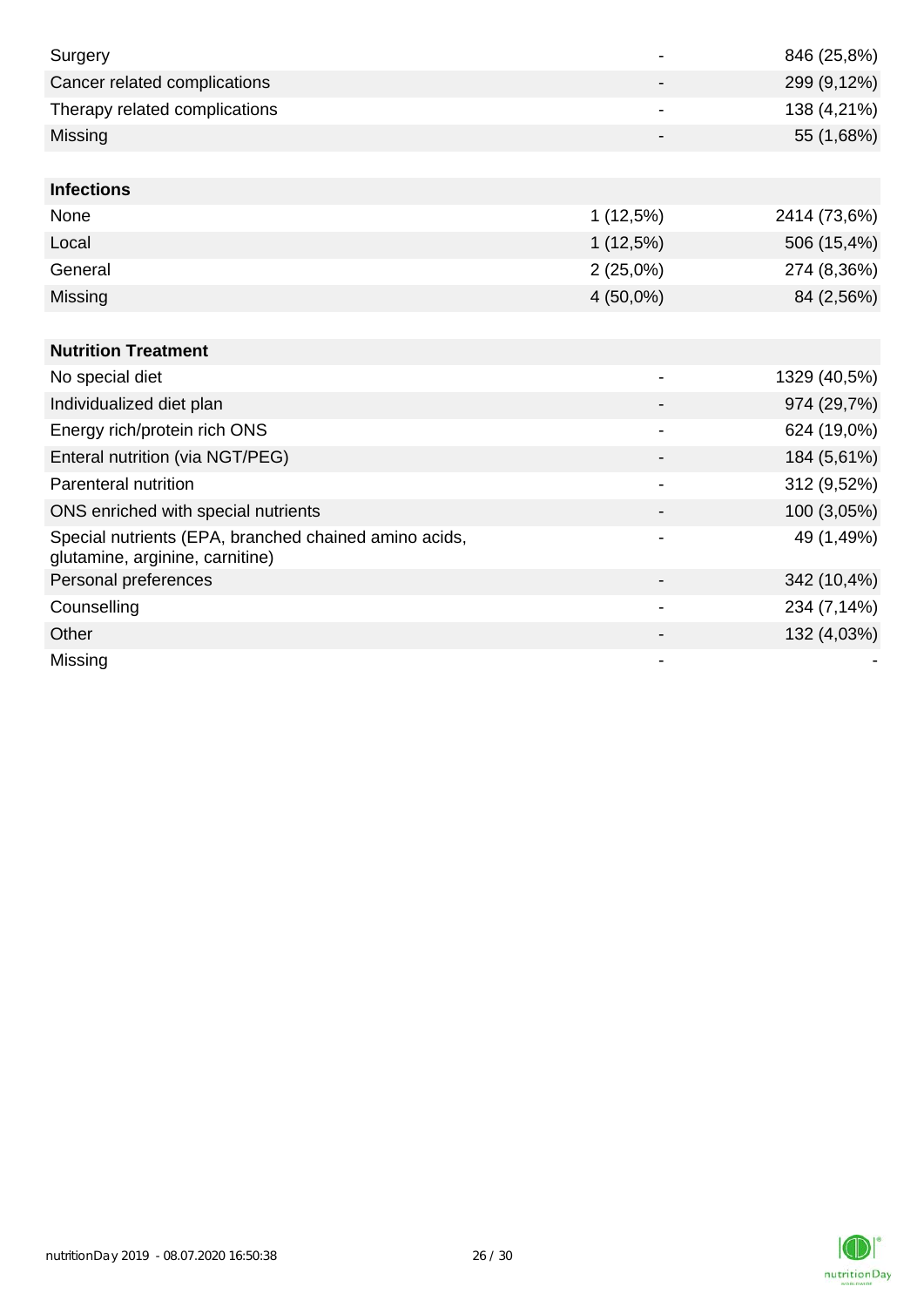| V. Oncology: Cancer patients - Appetite, food intake & quality of life ("Sheet 3 onco") |                     |                          |
|-----------------------------------------------------------------------------------------|---------------------|--------------------------|
|                                                                                         | <b>YOUR RESULTS</b> | <b>REFERENCE RESULTS</b> |
| Number of patients completing Sheet 3_onco:                                             | 8                   | 3248                     |
|                                                                                         |                     |                          |
| Body weight prior to becoming ill                                                       | 82 [44-96]          | 70 [20-180]              |
|                                                                                         |                     |                          |
| Actual body weight                                                                      | 77 [70-94]          | 64 [11-175]              |
|                                                                                         |                     |                          |
| Change in weight was                                                                    |                     |                          |
| Intentional                                                                             | 1(12,5%)            | 130 (3,97%)              |
| Unintentional                                                                           | $4(50,0\%)$         | 2109 (64,3%)             |
| Weight is stable                                                                        | 1(12,5%)            | 524 (16,0%)              |
| Missing                                                                                 |                     | 99 (3,02%)               |
|                                                                                         |                     |                          |
| During the last week                                                                    |                     |                          |
| Patients who have had pain:                                                             |                     |                          |
| Not at all                                                                              | 3(37,5%)            | 1075 (32,8%)             |
| A little                                                                                | 2(25,0%)            | 966 (29,5%)              |
| Quite a bit                                                                             | $1(12,5\%)$         | 585 (17,8%)              |
| Very much                                                                               |                     | 379 (11,6%)              |
| Missing                                                                                 | 1(12,5%)            | 242 (7,38%)              |
|                                                                                         |                     |                          |
| Patients who needed a rest:                                                             |                     |                          |
| Not at all                                                                              | 2(25,0%)            | 676 (20,6%)              |
| A little                                                                                | 1(12,5%)            | 995 (30,4%)              |
| Quite a bit                                                                             |                     | 774 (23,6%)              |
| Very much                                                                               | $4(50,0\%)$         | 535 (16,3%)              |
| Missing                                                                                 | 1(12,5%)            | 256 (7,81%)              |
|                                                                                         |                     |                          |
| Patients who felt weak:                                                                 |                     |                          |
| Not at all                                                                              |                     | 688 (21,0%)              |
| A little                                                                                | 1(12,5%)            | 995 (30,4%)              |
| Quite a bit                                                                             | $2(25,0\%)$         | 783 (23,9%)              |
| Very much                                                                               | 3(37,5%)            | 535 (16,3%)              |
| Missing                                                                                 | $2(25,0\%)$         | 244 (7,44%)              |
|                                                                                         |                     |                          |
| Patients who felt depressed:                                                            |                     |                          |
| Not at all                                                                              | 1(12,5%)            | 1154 (35,2%)             |
| A little                                                                                |                     | 1026 (31,3%)             |
| Quite a bit                                                                             | 1(12,5%)            | 499 (15,2%)              |
| Very much                                                                               | 3(37,5%)            | 282 (8,60%)              |
| Missing                                                                                 | 2(25,0%)            | 255 (7,78%)              |

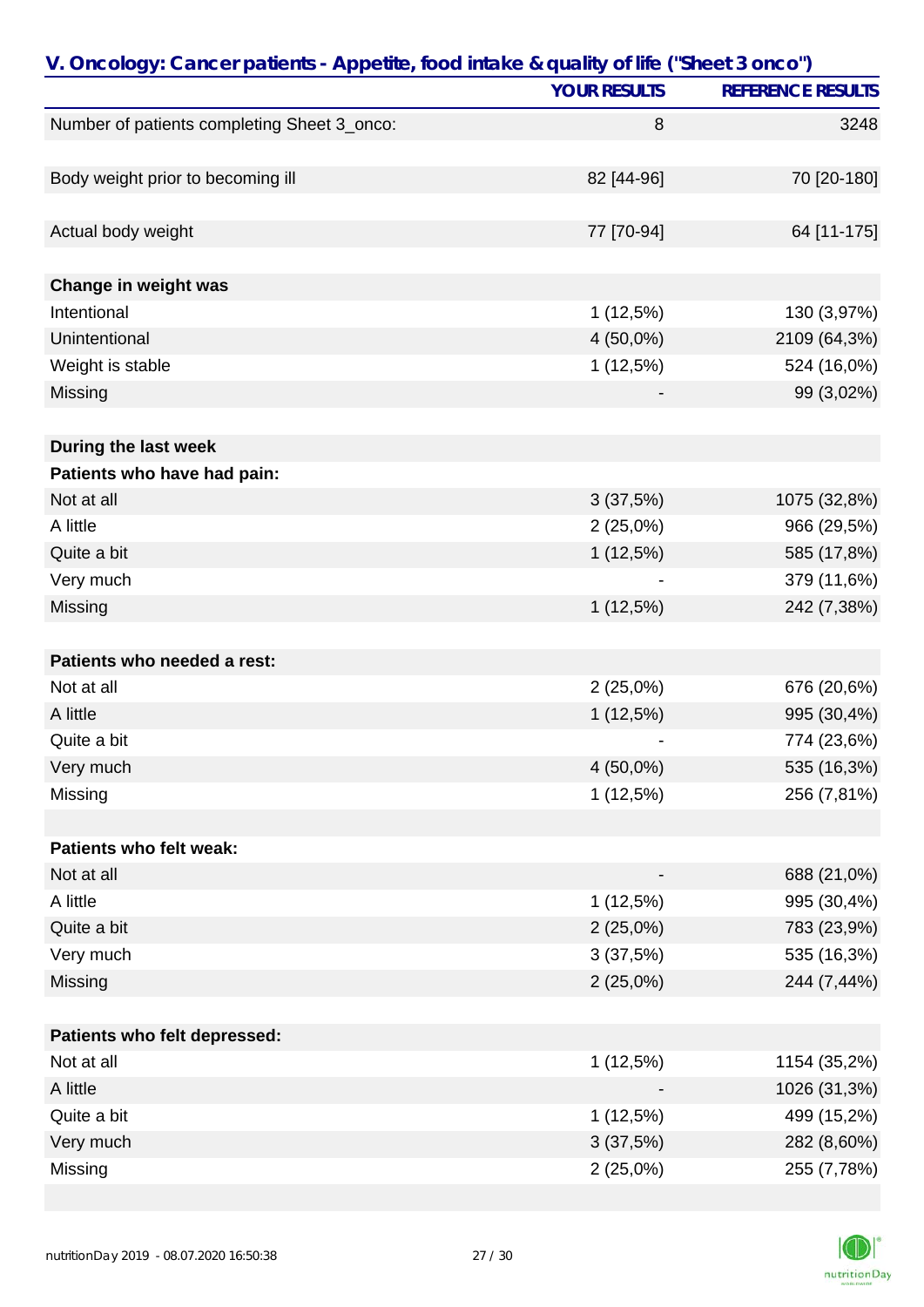| Patients who were tired:                                    |                          |              |
|-------------------------------------------------------------|--------------------------|--------------|
| Not at all                                                  |                          | 700 (21,4%)  |
| A little                                                    | $\overline{\phantom{0}}$ | 1048 (32,0%) |
| Quite a bit                                                 | 1(12,5%)                 | 755 (23,0%)  |
| Very much                                                   | 4 (50,0%)                | 494 (15,1%)  |
| Missing                                                     | $2(25,0\%)$              | 243 (7,41%)  |
|                                                             |                          |              |
| Patients whose pain interfered with their daily activities: |                          |              |
| Not at all                                                  | $2(25,0\%)$              | 1203 (36,7%) |
| A little                                                    |                          | 789 (24,1%)  |
| Quite a bit                                                 | $1(12,5\%)$              | 548 (16,7%)  |
| Very much                                                   | 2(25,0%)                 | 421 (12,8%)  |
| Missing                                                     | 3(37,5%)                 | 267 (8,15%)  |
|                                                             |                          |              |
| Patients who lacked appetite:                               |                          |              |
| Not at all                                                  | 2(25,0%)                 | 1102 (33,6%) |
| A little                                                    | 1(12,5%)                 | 840 (25,6%)  |
| Quite a bit                                                 | 2(25,0%)                 | 567 (17,3%)  |
| Very much                                                   | 1(12,5%)                 | 465 (14,2%)  |
| Missing                                                     | 2(25,0%)                 | 261 (7,96%)  |
|                                                             |                          |              |
| <b>Just now</b>                                             |                          |              |
| Patients who have pain:                                     |                          |              |
| Not at all                                                  | 1(12,5%)                 | 1281 (39,1%) |
| A little                                                    | 2(25,0%)                 | 1090 (33,3%) |
| Quite a bit                                                 | $2(25,0\%)$              | 444 (13,5%)  |
| Very much                                                   | ۰                        | 167 (5,09%)  |
| Missing                                                     | 2(25,0%)                 | 258 (7,87%)  |
|                                                             |                          |              |
| Patients who need a rest:                                   |                          |              |
| Not at all                                                  |                          | 671 (20,5%)  |
| A little                                                    | $1(12,5\%)$              | 1142 (34,8%) |
| Quite a bit                                                 | 2(25,0%)                 | 759 (23,2%)  |
| Very much                                                   | 2(25,0%)                 | 393 (12,0%)  |
| Missing                                                     | 3(37,5%)                 | 266 (8,11%)  |
|                                                             |                          |              |
| <b>Patients who feel weak:</b>                              |                          |              |
| Not at all                                                  |                          | 760 (23,2%)  |
| A little                                                    |                          | 1079 (32,9%) |
| Quite a bit                                                 | 2(25,0%)                 | 740 (22,6%)  |
| Very much                                                   | 3(37,5%)                 | 386 (11,8%)  |
| Missing                                                     | 2(25,0%)                 | 265 (8,08%)  |

### **Patients who are depressed:**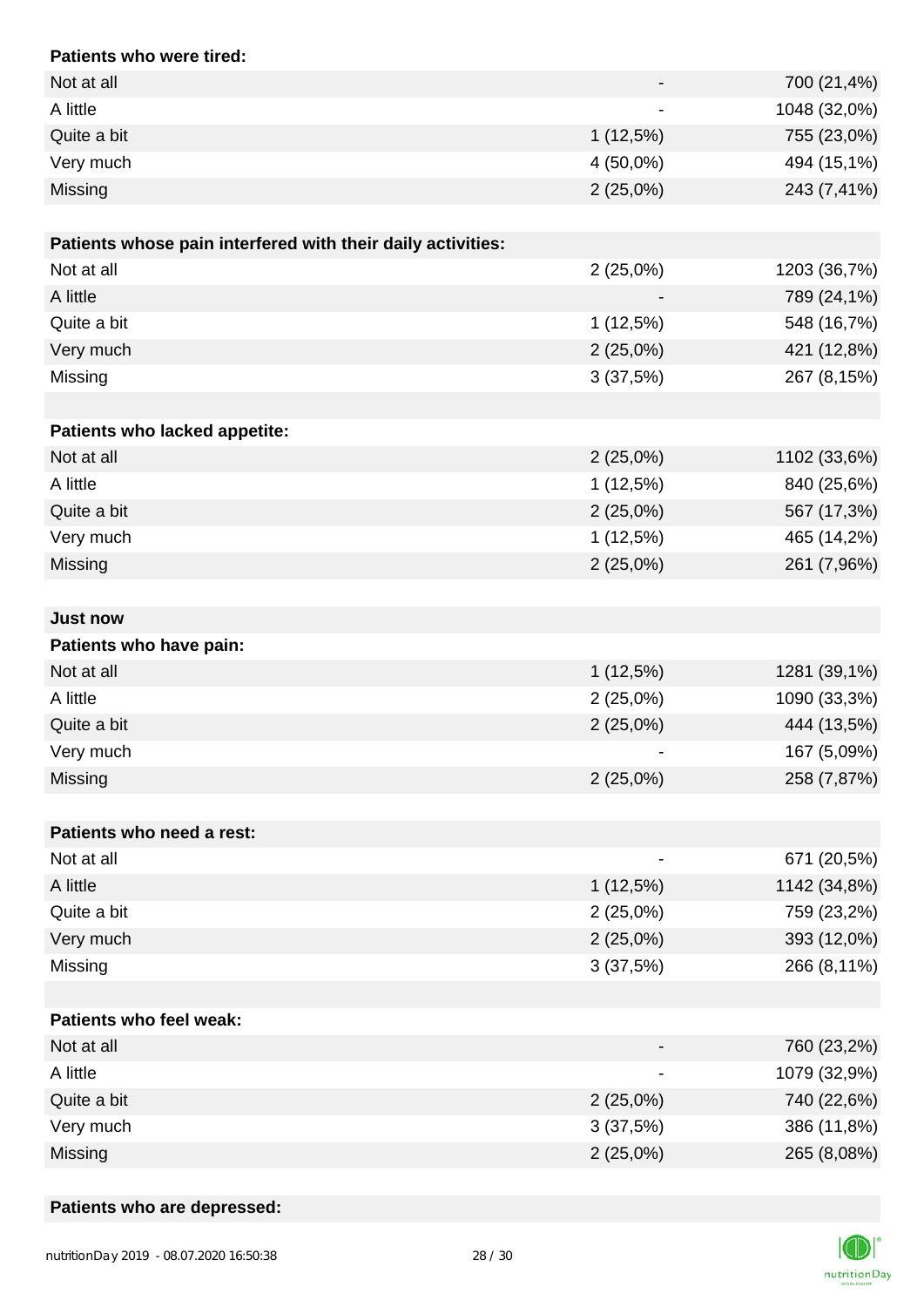| Not at all                                                  | $2(25,0\%)$                  | 1318 (40,2%) |
|-------------------------------------------------------------|------------------------------|--------------|
| A little                                                    | 1(12,5%)                     | 1001 (30,5%) |
| Quite a bit                                                 | 1(12,5%)                     | 431 (13,1%)  |
| Very much                                                   | 1(12,5%)                     | 199 (6,07%)  |
| Missing                                                     | 2(25,0%)                     | 270 (8,24%)  |
|                                                             |                              |              |
| Patients who are tired:                                     |                              |              |
| Not at all                                                  |                              | 799 (24,4%)  |
| A little                                                    | $2(25,0\%)$                  | 1157 (35,3%) |
| Quite a bit                                                 | $2(25,0\%)$                  | 651 (19,9%)  |
| Very much                                                   | 2(25,0%)                     | 352 (10,7%)  |
| Missing                                                     | $2(25,0\%)$                  | 270 (8,24%)  |
|                                                             |                              |              |
| Patients whose pain interferes with their daily activities: |                              |              |
| Not at all                                                  | 1(12,5%)                     | 1232 (37,6%) |
| A little                                                    |                              | 858 (26,2%)  |
| Quite a bit                                                 | 3(37,5%)                     | 531 (16,2%)  |
| Very much                                                   | 1(12,5%)                     | 318 (9,70%)  |
| Missing                                                     | 2(25,0%)                     | 288 (8,79%)  |
|                                                             |                              |              |
| Patients who lack appetite:                                 |                              |              |
| Not at all                                                  | $2(25,0\%)$                  | 1159 (35,4%) |
| A little                                                    | 1(12,5%)                     | 880 (26,8%)  |
| Quite a bit                                                 | 1(12,5%)                     | 550 (16,8%)  |
| Very much                                                   | 1(12,5%)                     | 355 (10,8%)  |
| Missing                                                     | 3(37,5%)                     | 285 (8,69%)  |
|                                                             |                              |              |
| Reasons for change in appetite/food intake                  |                              |              |
| Nausea/Vomiting                                             |                              | 612 (18,7%)  |
| Inflammation in mouth                                       |                              | 160 (4,88%)  |
| Pain                                                        | $\overline{\phantom{a}}$     | 454 (13,8%)  |
| Constipation                                                |                              | 258 (7,87%)  |
| Diarrhea                                                    | $\qquad \qquad \blacksquare$ | 188 (5,74%)  |
| Change in taste/smell                                       |                              | 447 (13,6%)  |
| Early satiation/Loss of appetite                            |                              | 771 (23,5%)  |
| Other                                                       |                              | 544 (16,6%)  |
| Missing                                                     | 3(37,5%)                     | 121 (3,69%)  |
|                                                             |                              |              |
| Maximum activity performed by patients                      |                              |              |
| Able to do sports                                           | $2(25,0\%)$                  | 135 (4,12%)  |
| Fully active                                                | 1(12,5%)                     | 462 (14,1%)  |
| Able to carry out light activities                          |                              | 675 (20,6%)  |
| Able to carry out self care                                 | $2(25,0\%)$                  | 777 (23,7%)  |
| Able to carry out limited self care                         | 1(12,5%)                     | 487 (14,9%)  |